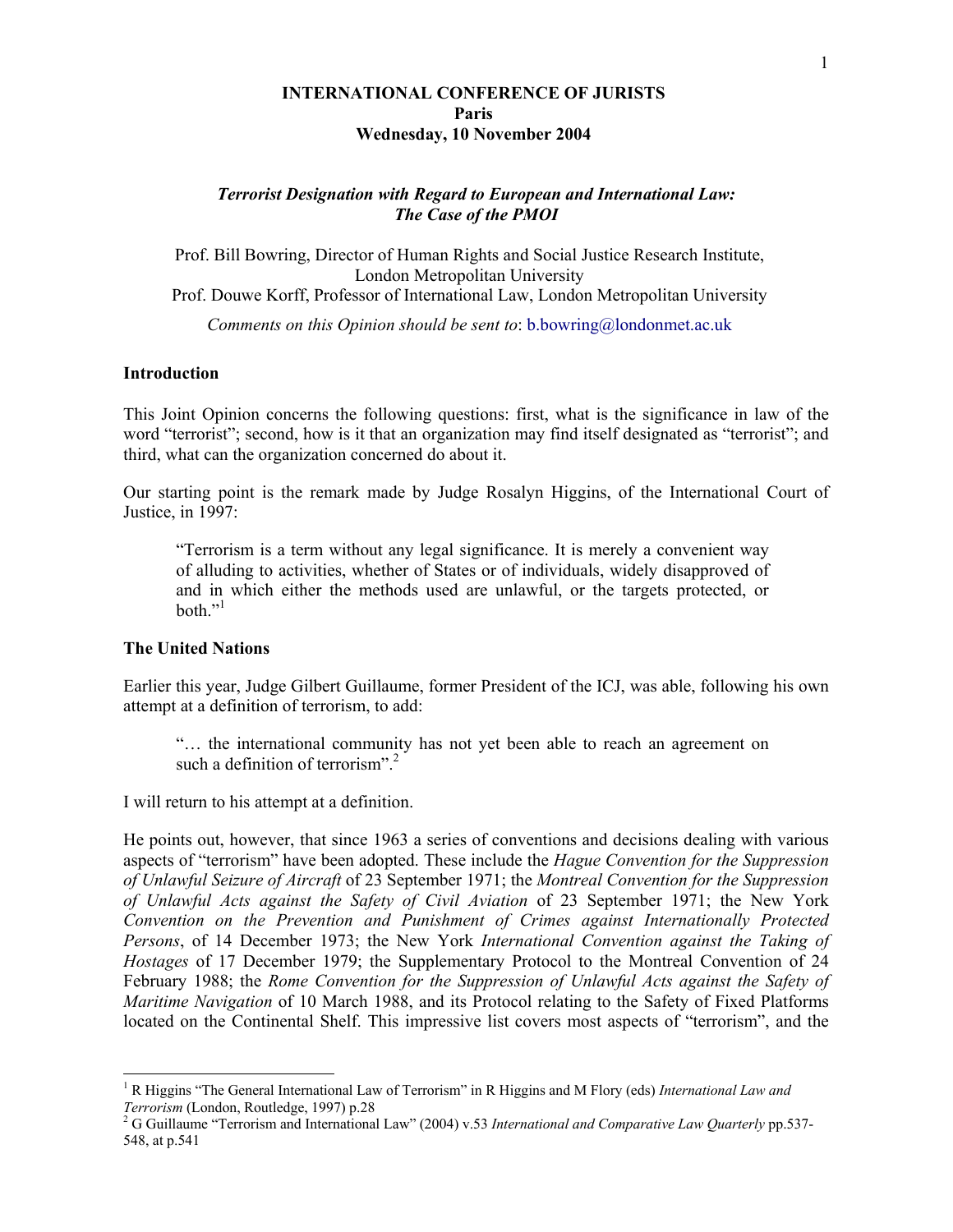conventions concerned have been ratified by most states. The 1970 Hague Convention has been ratified by over180 states.

None of these use, much less define, the word "terrorism".<sup>3</sup>

Between 1972 and 1979 the Ad Hoc Committee on International Terrorism set up by the UN General Assembly attempted to find a unanimously accepted definition of terrorism.<sup>4</sup> It failed, for the reason that the members of the Group of 77, the formerly colonised states, repeatedly emphasised the legitimacy of actions by national liberation movements<sup>5</sup>, and demanded that such actions should in no way be confused with terrorism.<sup>6</sup>

Helena Kennedy QC, Chair of the British Council, makes a similar point to that made by Judge Guillaume:

"Can terrorism be defined? Different legislation in different jurisdictions has attempted the task but finding an acceptable definition is very difficult. Until there is an internationally recognised and sufficiently restrictive definition, it will be hard to have confidence that struggles for self-determination and other political activities will not be wrapped up in accusations of 'terrorism'."<sup>7</sup>

This reflection is of key importance to the PMOI, which sees itself as the wholly legitimate opposition to a brutally repressive regime, where the use of violent methods is no more criminal than the use of the same or very similar tactics by the ANC and PAC in South Africa, the PLO in Israel/Palestine, or FRELIMO in East Timor.

It is also notable that on 25 January 1977 the Council of Europe adopted the *European Convention on the Suppression of Terrorism*, which also failed to provide any definition of the term. The United Nations followed 20 years later with the *International Convention for the Suppression of Terrorist Bombings* adopted on 9 December 1999, but this too failed to define the word "terrorist".

Furthermore, even following the events of 11 September 2001, the UN Security Council Resolutions 1368 of 12 September 2001 and 1373 of 28 September 2001 did not provide any definition or other clarification as to what was meant by terrorism.

Is there any possibility of an agreed definition?

According to Judge Guillaume, the adjective "terrorist" could be applied to "any criminal activity involving the use of violence in circumstances likely to cause bodily harm or a threat to human life, in connection with an enterprise whose aim is to provoke terror." Thus, he proposes three conditions:

1) the perpetration of certain acts of violence capable of causing death or at least very severe physical injury

<sup>&</sup>lt;sup>3</sup> See also J-M Sorel "Some Questions About the Definition of Terrorism and the Fight Against Its Financing" (2003) v.14 n.2 *European Journal of International Law* pp.365-378 4

 $4$  See UNGA Resolutions  $40/61$  and  $42/159$ 

 $<sup>5</sup>$  See on this topic J Faundez "International laws and wars of national liberation: use of force and intervention" (1989)</sup> v.1 *African journal of international and comparative law* pp.85-98, text at http://catalogue.ppl.nl/CHARSET=ISO-8859-1/DB=1/LNG=EN/LRSET=1/SET=1/SID=339afc3e-3/TTL=1/SHW?FRST=3 6

 $6$  Guillaume op cit p.539

<sup>&</sup>lt;sup>7</sup> H Kennedy  $\hat{J}_{ust}$   $\hat{L}$ aw (2004, Chatto & Windus, London) p.45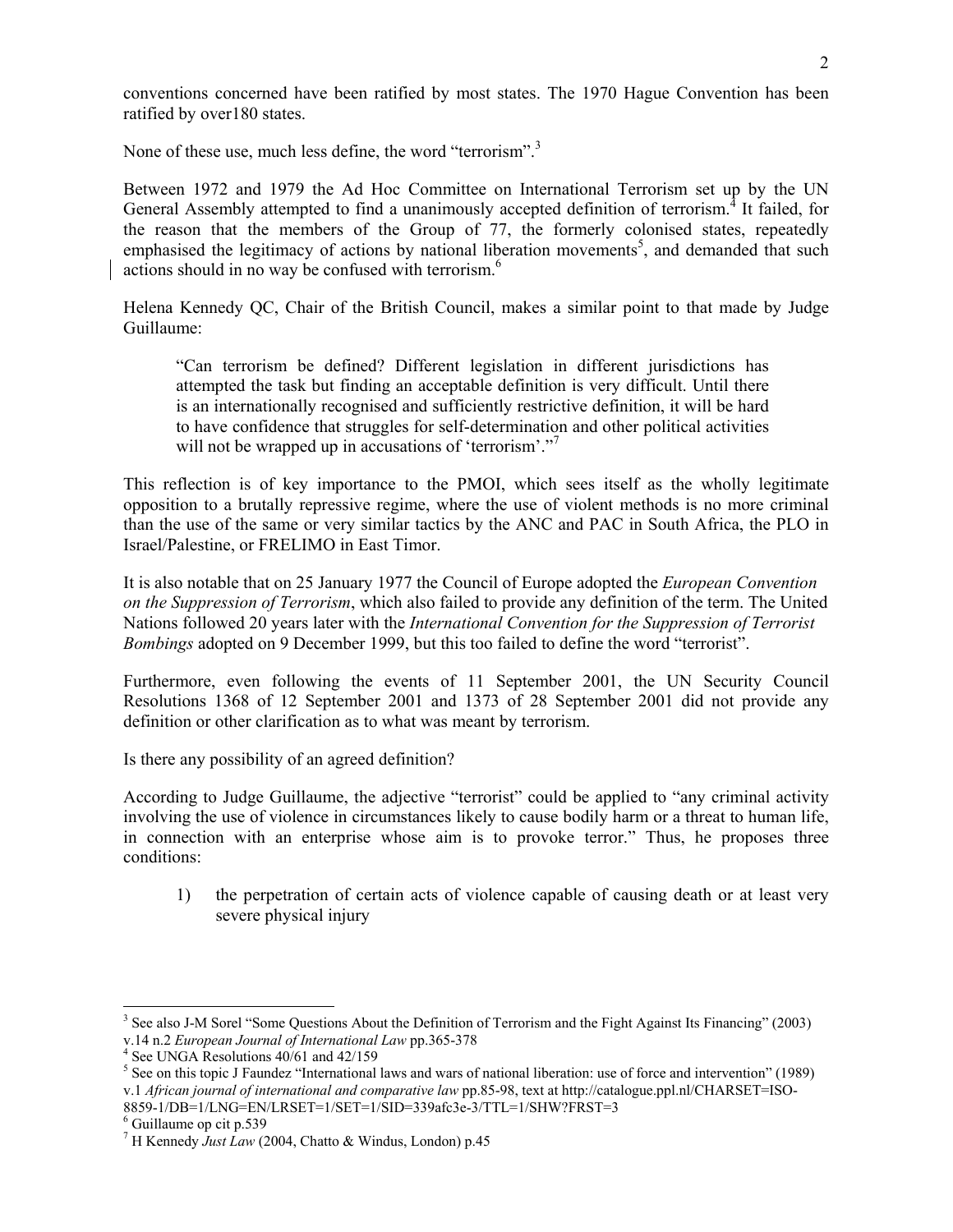- 2) an individual or collective enterprise that is not simply improvised, in other words an organised operation or concerted plan reflected in coordinated efforts to achieve a specific goal
- 3) the pursuit of an objective: to create terror among certain predetermined persons, groups, or, more commonly, the public at large

This last point is of the greatest importance, if the term "terrorism is to have any legal significance whatsoever. It is missing from almost all subsequent attempts at national and EU level.

## **The problem of local legislation**

Helena Kennedy also argues that:

"… what cannot be acceptable is the creation of *ad hoc* regimes, pieced together in the face of events… or the passing of anti-terrorist legislation against no backdrop of principle… After the UK and USA passed their recent legislation curtailing civil liberties and violating human rights Australia, Belarus, China, Egypt, India, Israel, Jordan, Kyrgyzstan, Macedonia, Malaysia, Russia, Syria, Uzbekistan and Zimbabwe all followed suit. In many of those countries the word 'terrorism' will be interpreted very liberally."<sup>8</sup>

We therefore turn to the US and UK legislation<sup>9</sup>, which displays just the lack of principled foundations to which Kennedy refers, and which has plainly influenced the European response.<sup>1</sup>

## **The United States of America**

Charles L Ruby points out<sup>11</sup> that since 1983 the US Department of State (DoS) has used Title 22 of the United States Code, section 2656f(d) to define terrorism. Each year the DoS publishes a report entitled *Patterns of Global Terrorism* which defines "terrorism"

"politically motivated violence perpetrated against non-combatant targets by subnational groups or clandestine agents, usually intended to influence an audience."

According to the United States Code:

- "1. the term "international terrorism" means activities that—
	- (A) involve violent acts or acts dangerous to human life that are a violation of the criminal laws of the United States or of any State, or that would be a criminal violation if committed within the jurisdiction of the United States or of any State;
		- (B) appear to be intended—
			- (i) to intimidate or coerce a civilian population;
			- (ii) to influence the policy of a government by intimidation or coercion; or

<sup>8</sup> Kennedy op cit, p.45

<sup>&</sup>lt;sup>9</sup> For the Spanish legislation, see L Turano "Spain: Banning political parties as a response to Basque terrorism" (2003)

v.1 n.4 *International Journal of Constitutional Law* pp.730-740<br><sup>10</sup> See also J Fitzpatrick "Speaking Law to Power: The War Against Terrorism and Human Rights" (2003) v.14 n.2 *European Journal of Human Rights* pp.241-264; M Byers "Terrorism, the Use of Force and International Law After 11 September" (2002) v.51 *International and Comparative Law Quarterly* pp.401-414; A Cassese "Terrorism is Also Disrupting Some Crucial Legal Categories of International Law (2001) v.12 n.5 *European Journal of Human Rights* pp.993-1001

<sup>11</sup> C L Ruby "The Definition of Terrorism" (2002) *Analyses of Social Issues and Public Policy* pp.9-14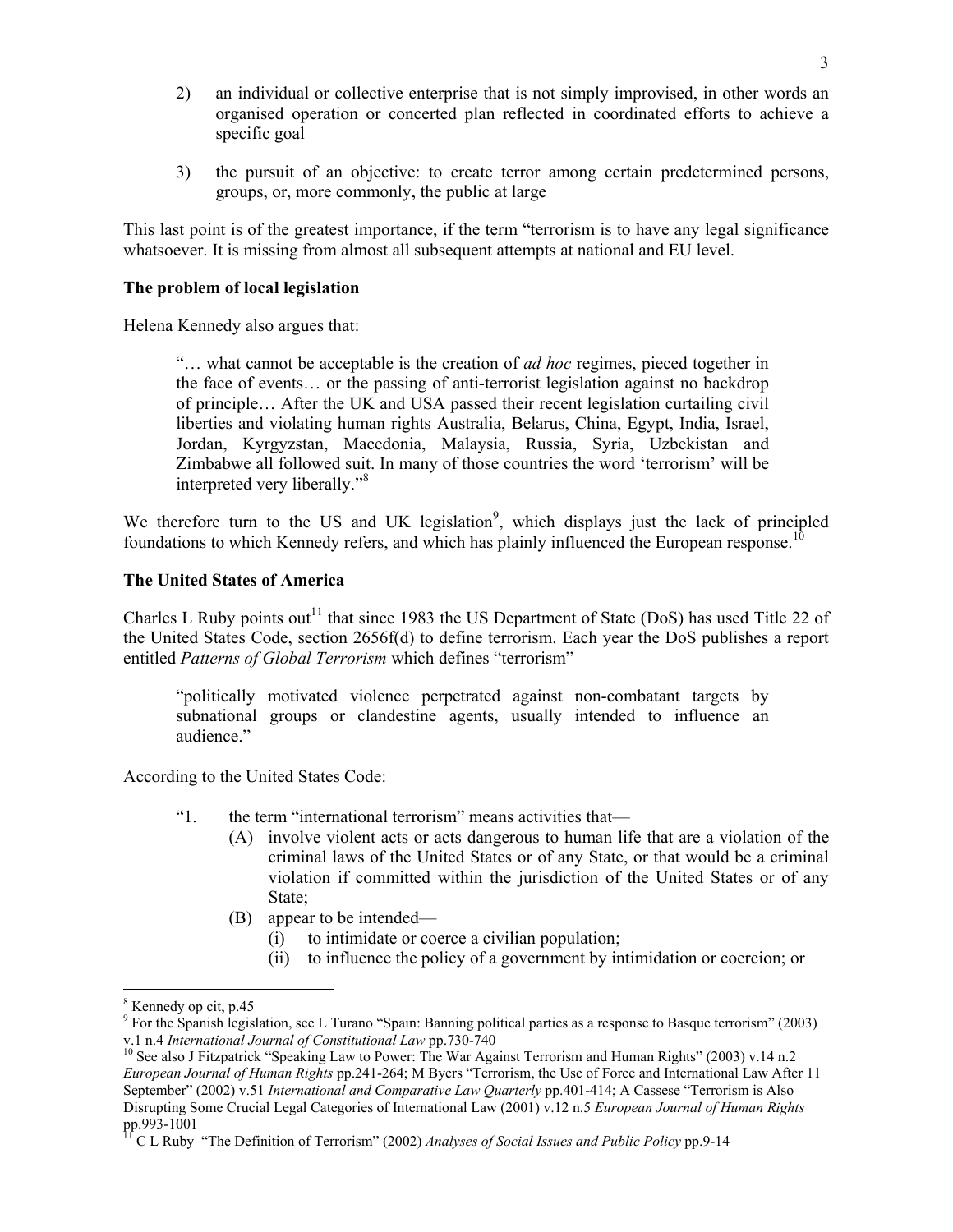- (iii) to affect the conduct of a government by mass destruction, assassination, or kidnapping; and
- (C) occur primarily outside the territorial jurisdiction of the United States, or transcend national boundaries in terms of the means by which they are accomplished, the persons they appear intended to intimidate or coerce, or the locale in which their perpetrators operate or seek asylum;
- 2. the term "national of the United States" has the meaning given such term in section 101(a)(22) of the Immigration and Nationality Act;
- 3. the term "person" means any individual or entity capable of holding a legal or beneficial interest in property;
- 4. the term "act of war" means any act occurring in the course of—
	- (A) declared war;
	- (B) armed conflict, whether or not war has been declared, between two or more nations; or
	- (C) armed conflict between military forces of any origin; and
- 5. the term "domestic terrorism" means activities that—
	- (A) involve acts dangerous to human life that are a violation of the criminal laws of the United States or of any State;
	- (B) appear to be intended—
		- (i) to intimidate or coerce a civilian population;
		- (ii) to influence the policy of a government by intimidation or coercion; or
		- (iii) to affect the conduct of a government by mass destruction, assassination, or kidnapping; and
	- (C) occur primarily within the territorial jurisdiction of the United States."<sup>12</sup>

It should be noted that in contrast to Judge Guillaume's proposal, this definition makes no mention of terror.

The USA's response to the 9/11 attacks was enactment of the USA PATRIOT Act (the acronym for United and Strengthening America by Providing Appropriate Tools Required to Intercept and Obstruct Terrorism  $Act)^{13}$ .

On 24 September 2001 the President issued an Executive Order (No. 13224) entitled "Presidential Order Blocking Transactions with Terrorists". This is the list of 100 persons and entities, which it believes are connected with terrorism. All persons and entities within the US, primarily businesses, are banned from conducting any business with anyone or any entity on that list.<sup>14</sup>

The Mujahedin-e Khalq, known as the MEK, was designated a "foreign terrorist organisation" in 1997 under the Anti-Terrorism and Effective Death Penalty Act 1996, and again in 2001 pursuant to section 1(b) of Executive Order 13224. On 15 August 2003 the Secretary of State amended that designation, so as to add to the designation of, "to add to its aliases National Council of Resistance (NCR) and National Council of Resistance of Iran (NCRI), in addition to the alias Peoples Mujahedin of Iran (PMOI).<sup>15</sup> The Report on *Patterns of Global Terrorism* for 2003, published on 29 April 2004, lists the MEK (PMOI) as a "terrorist organisation"16, continuing that, "the group's worldwide campaign against the Iranian Government stresses propaganda and occasionally uses terrorism". A series of incidents are described, and the allegation is repeated that, "Before

<sup>&</sup>lt;sup>12</sup> http://assembler.law.cornell.edu/uscode/html/uscode18/usc\_sec\_18\_00002331----000-.html

<sup>&</sup>lt;sup>13</sup> 2001, Pub. L. No. 107-56, 115 Stat. 272

 $14$  C Joyner "The United Nations and Terrorism: Rethinking Legal Tensions Between National Security, Human Rights, and Civil Liberties" (2004) v.5 *International Studies Perspectives* pp.240-257, at p.248 15 See www.state.gov/r/pa/prs/ps/2003/23311pf.htm

<sup>&</sup>lt;sup>16</sup> See www.state.gov/s/ct/rls/pgtrpt/2003/31711.htm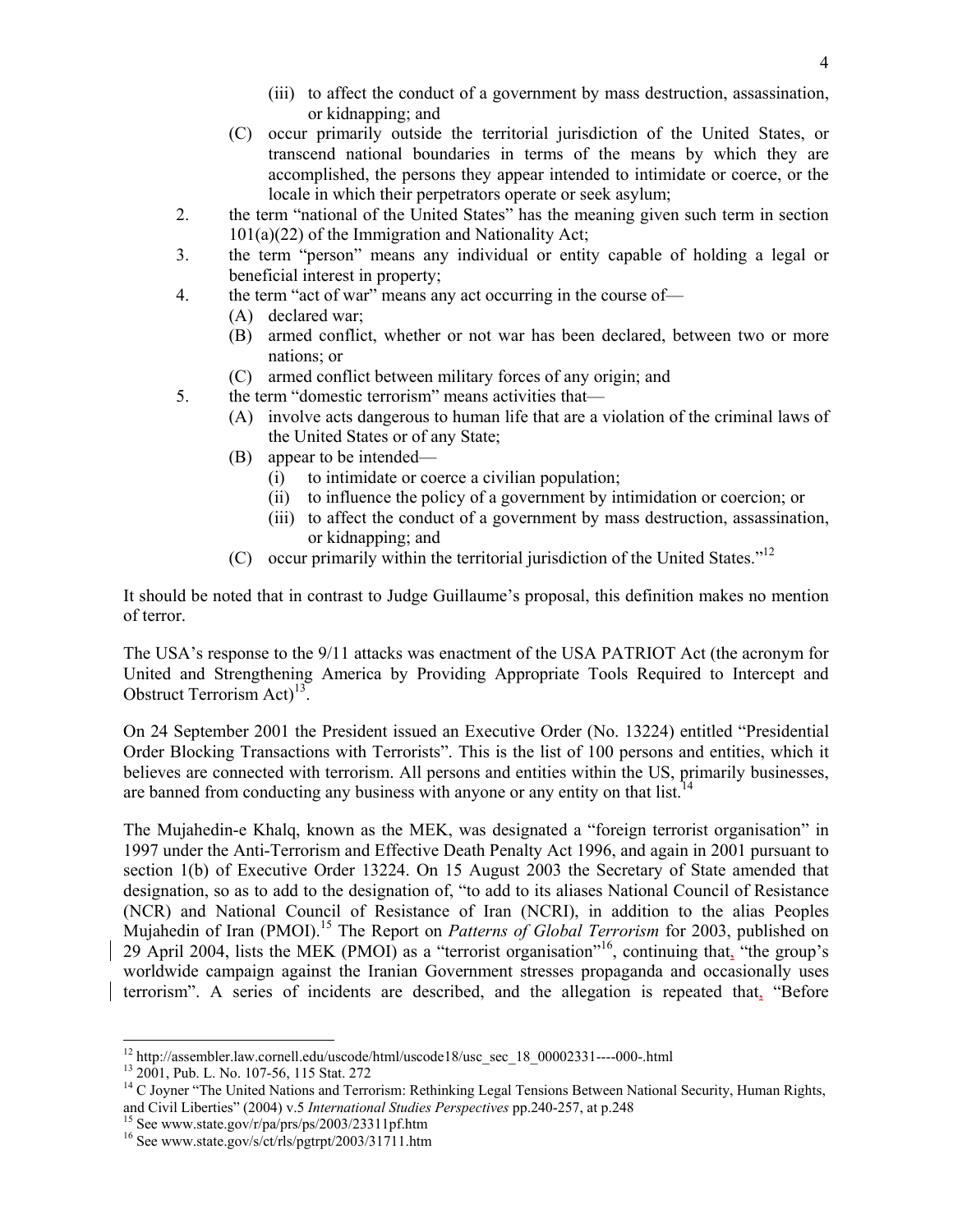Operation Iraqi Freedom, the group received all of its military assistance, and most of its financial support, from the former Iraqi regime." These allegations are strongly refuted by the PMOI.

A number of cases concerning the PMOI and NCRI have been argued in United States Court of Appeals for the District of Columbia, *Peoples Mojahedin Organisation of Iran v Department of State and Madeleine Albright* decided on 25 June 199917, *National Council of Resistance of Iran v Department of State* decided in 200118, *Peoples Mojahedin Organisation of Iran v Department of State and Colin Powell19*, decided on 9 May 2003, and *National Council of Resistance of Iran v Department of State and Colin Powell<sup>20</sup>*, decided on 9 July 2004.<sup>21</sup>

In the first PMOI case, the United States Court of Appeals for the District of Columbia Circuit decided that it could not set aside the designation of the PMOI despite saying that,

"We reach no judgment whatsoever regarding whether the material before the Secretary is or is not true. As we wrote earlier, the record consists entirely of hearsay, none of it was ever subject to adversary testing, and there was no opportunity for counter-evidence by the organizations affected. As we see it, our only function is to decide if the Secretary, on the face of things, had enough information before her to come to the conclusion that the organisations were foreign and engaged in terrorism. Her conclusion might be mistaken, but that depends on the quality of the information in the reports she received – something we have no way of judging."

In the first NCRI case there was a partial victory for the plaintiff. The court found that the Secretary of State must afford due process to organisations before they are designated as Foreign Terrorist Organisations, such as notice that the designation is impending and an opportunity for the organisation to present evidence in its favour.

In the PMOI case decided on 9 May 2003, the PMOI sought review of the designation as a foreign terrorist organisation. This petition, which was PMOI's third such, was denied. The Court recalled that in order to designate the foreign organisation as terrorist, the Secretary of State must make three findings:

- 1) the organisation is a foreign organisation
- 2) the organisation engages in terrorist activity
- 3) the terrorist activity or terrorism of the organisation threatens the security of United States nationals or the national security of the United States

At pages 9-10 of the judgment, the Court reviewed a number of actions which by its own admission the PMOI had taken – all attacks on the Iranian state and its armed forces – and held that "were there no classified information in the file, we could hardly find that the Secretary's determination that the Petitioner engaged in terrorist activities is "lacking substantial support in the administrative record as a whole". The Court refused to look at matters of foreign policy (p.10).

 $\overline{a}$ 17 No. 97-1648

<sup>18 251</sup> F.3d 192 (D.C Cir 2001)

<sup>19</sup> No. 01-1465 & No. 01-1476

 $20$  No. 01-1480

<sup>&</sup>lt;sup>21</sup> See Sean Murphy "International Law, the United States, and the Non-military 'War' against Terrorism" (2003) v.14 n.2 *European Journal of International Law* pp.347-364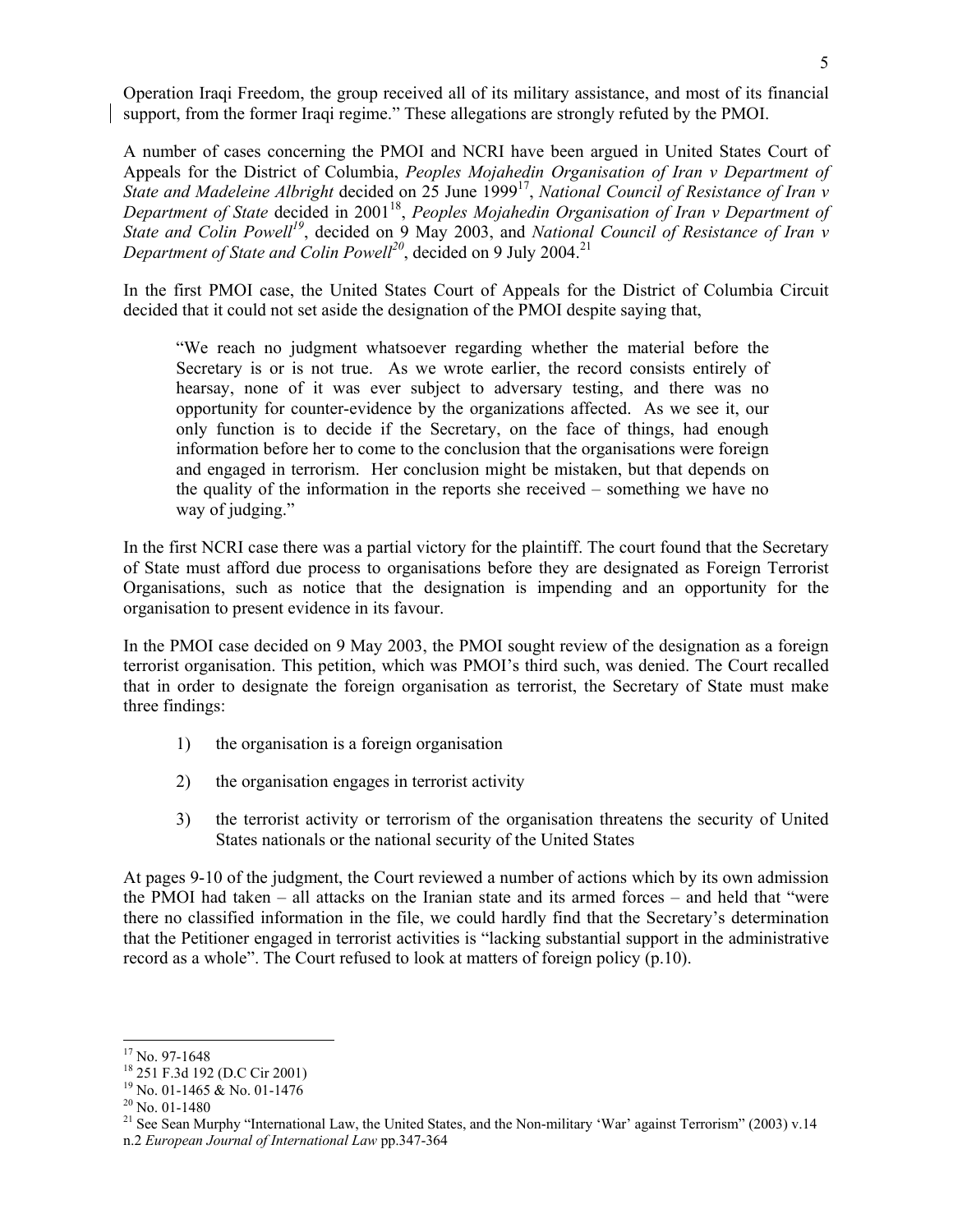In the second NCRI case, the petitioner sought to show that the Secretary of State had been wrong to consider the NCRI an alias of the MEK. The Court once again denied the petition, accepting a report by the FBI.

It is plain in our view that the US legislation is a recipe for arbitrary, secretive and unjust executive decision-making, shielded from the scrutiny of the courts, and equally removed from most public debate precisely because of the 'chilling' effect of the use of the term 'terrorism'.

## **The United Kingdom**

The Terrorism Act 2000 provided the broadest definition in UK history of "terrorism", and, by an Order made on 29 March 2001 (Terrorism Act 2000 (Proscribed Organisations) (Amendment) Order 2001 ("the Order")), the first under the Act, 21 organisations were proscribed through provisions which allow for the banning of organisations which the Home Secretary believes are involved in terrorism, or promote or encourage terrorism.<sup>22</sup>

There are severe penalties for membership of or support for such proscribed organisations, although it is notable that no-one has been prosecuted for association with or support for the PMOI. On the contrary, numbers of members of the House of Commons and the House of Lords have demonstratively associated themselves with events protesting about the treatment of the PMOI.

The definition contained in the Act is as follows:

- **"**1. (1) In this Act "terrorism" means the use or threat of action where-
	- (a) the action falls within subsection (2),
	- (b) the use or threat is designed to influence the government or to intimidate the public or a section of the public, and
	- (c) the use or threat is made for the purpose of advancing a political, religious or ideological cause.
	- (2) Action falls within this subsection if it-
		- (a) involves serious violence against a person,
		- (b) involves serious damage to property,
		- (c) endangers a person's life, other than that of the person committing the action,
		- (d) creates a serious risk to the health or safety of the public or a section of the public, or
		- (e) is designed seriously to interfere with or seriously to disrupt an electronic system
	- (3) The use or threat of action falling within subsection (2) which involves the use of firearms or explosives is terrorism whether or not subsection  $(1)(b)$  is satisfied.
	- (4) In this section-

- (a) "action" includes action outside the United Kingdom,
- (b) a reference to any person or to property is a reference to any person, or to property, wherever situated,
- (c) a reference to the public includes a reference to the public of a country other than the United Kingdom, and
- (d) "the government" means the government of the United Kingdom, of a Part of the United Kingdom or of a country other than the United Kingdom.

<sup>22</sup> See L Fekete "The Terrorism Act 2000: an interview with Gareth Peirce" (2001) v.43(2) *Race and Class* pp.93-103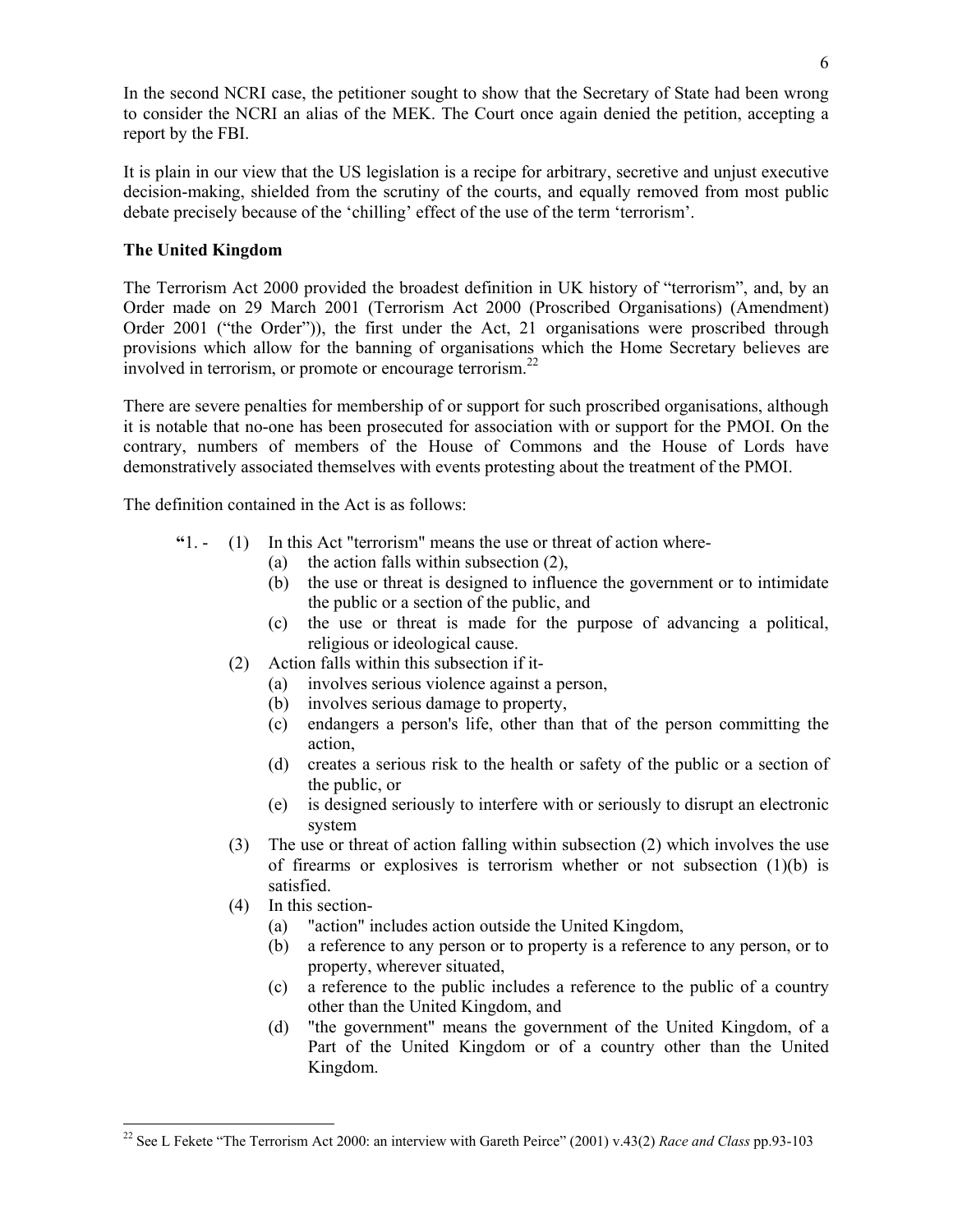(5) In this Act a reference to action taken for the purposes of terrorism includes a reference to action taken for the benefit of a proscribed organisation."

This definition has been subjected to fierce criticism. Statewatch said that the "New definition of "terrorism" can criminalise dissent and extra-parliamentary action."<sup>23</sup> We also note that it fails to define what precisely it is about "terrorism" which adds anything to ordinary serious crimes. Influencing a government, or even intimidating the population cannot do the job. Otherwise "Age Concern" (which campaigns for the elderly) or football hooligans must be terrorists. In this way the term becomes completely meaningless.

How, we ask, can it then be possible to move to proscribe organisations with any degree of legal certainty, adherence to the rule of law, or proportionality?<sup>24</sup>

The Order was debated in the House of Commons on 13 March 2001 and in the House of Lords on 27 March 2001. In the debate in the House of Commons, the then Home Secretary, Jack Straw stated that in considering which organisations should be proscribed, he took into account a number of factors including:-

- (1) the nature and scale of the organisation's activities;
- (2) the specific threat that it poses to the United Kingdom;
- (3) the specific threat that it poses to British nationals overseas;
- (4) the extent of the organisation's presence in the UK; and
- (5) the need to support other members of the international community in the global fight against terrorism.<sup>25</sup>

It should be noted that the 21 proscribed organisations included Mujaheddin e Khalq. There are now 25 such organisations, including MEK.<sup>26</sup> In relation to the PMOI, the Order states as follows:

"The MeK is an Iranian dissident organisation based in Iraq. It claims to be seeking the establishment of a democratic, socialist, Islamic republic in Iran. The MeK has not attacked UK or Western interests. There is no acknowledged MeK presence in the UK, although its publication MOJAHED is in circulation here…"

During the two debates in Parliament, many MPs and Peers protested at the inclusion of the PMOI in the list of 21 organisations in the Order. There was also much concern at the inherent unfairness of 21 different organisations being placed in the Order, with little indication of the reasons for their selection, and MPs and Peers being asked to either accept or reject the entire list. The Liberal Democrat spokesman, Sir Menzies Campbell stated in the House of Commons debate:

"Does the Secretary of State understand the discomfort that some of us feel at the notion that 21 organisations should appear in the motion that we are debating, and that there has not been an opportunity to deal with each on an individual and separate basis?"<sup>27</sup>

 $\overline{a}$ <sup>23</sup> http://www.statewatch.org/news/2001/sep/15ukterr.htm

<sup>&</sup>lt;sup>24</sup> Professor Greenwood states with admirable clarity a position very close to that of the UK government, in C

Greenwood "International law and the 'war against terrorism' (2002) 78 *International Affairs* pp.301-317<br><sup>25</sup> Hansard, Tuesday 13 March 2001, Volume 364, No.50, 483 CD0050-PAG1/65 and 484 CD0050-PAG1/66

<sup>&</sup>lt;sup>26</sup> See the Home Office web-site at http://www.homeoffice.gov.uk/terrorism/threat/groups/ $^{27}$ Hansard, Tuesday 13 March 2001, Volume 364, No.50, 484 CD0050-PAG1/66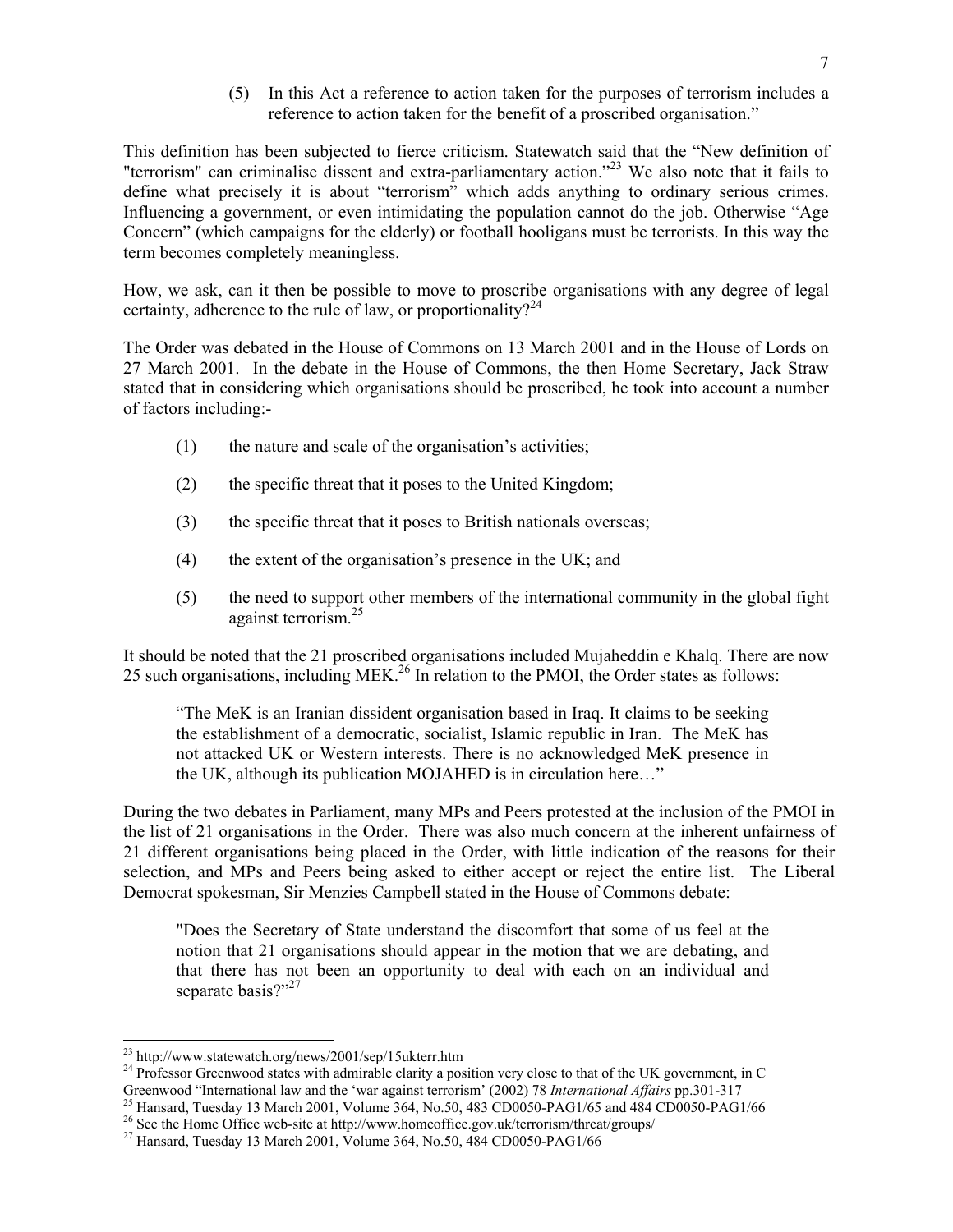"This is a travesty of the way in which such an important and serious issue should be discussed. Debate is being limited to an hour and half, late at night, with a catch-all 21 different organisations that the Order proposes to ban. We have been given no opportunity to discuss those organisations in any detail, or to engage in any other form of parliamentary scrutiny of the legislation…The Home Secretary should also tell us…where the list came from. I am very well aware that the Indian government, the Turkish government, the Sri Lankan government, the Iranian government and undoubtedly many other governments have been constantly pressing the British government to close down political activity in this country by their opponents.28

With respect to the complaint about the unfairness of placing 21 organisations in a single list, the PMOI point to the fact that in September 2002 (after the PMOI had been proscribed), 331 MPs, a Commons majority, and 122 Peers declared in a statement, "We the undersigned, support the struggle of the people of Iran and the People's Mojahedin Organisation to achieve democracy and human rights as an essential part of the defeat of terrorism at home and abroad."<sup>29</sup>

During the same debate in the House of Commons, Lord Corbett of Castle Vale, then an MP, stated:

"I should make it clear that I…share the dismay and disbelief of most of the UK's Iranian community at the Mujaheddin being labelled a terrorist organisation…They are in this country and elsewhere in Europe not as terrorists and not because they support terrorism. They are in every sense of the word, the victims of terrorism. They are among the relatives of an estimated  $30,000 - \text{ves}$ ,  $30,000 - \text{politional}$ prisoners butchered by the regime in Iran in the single year of 1988…and of the 35 political opponents that the regime has murdered abroad."

"What puzzles me about this is that the Home Secretary told the British Committee for Iran Freedom in his letter that the Mujaheddin is an "Iranian dissident organisation". He went on to say that "it claims to be seeking the establishment of a democratic, socialist Islamic Republic." He might more accurately have said that it leads a broad coalition that wants to establish a pluralist and secular regime that guarantees human rights and freedoms. What is it doing, therefore, on the list of proscribed organisations? It is the regime and not the resistance to it that belongs on the list."<sup>30</sup>

During the House of Lords' debate, Lord Archer of Sandwell QC proposed an amendment to the Order with an insertion at the end as follows, "…but this House regrets that the Mujaheddin e Khalq have been included in the schedule of proscribed organisations contained in the Order and invites Her Majesty's Government to lay a further order, removing the Mujaheddin e Khalq from the Schedule<sup> $"31$ </sup>

Lord Archer of Sandwell QC went on to state:

<sup>&</sup>lt;sup>28</sup> Hansard, Tuesday 13 March 2001, Volume 364, No.50, 492 CD0050-PAG1/74

<sup>&</sup>lt;sup>29</sup> The House Magazine, The Parliamentary Weekly, No. 1006, Vol. 27, 30 September 2002

<sup>30</sup> Hansard, Tuesday 13 March 2001, Volume 364, No.50, 490 CD0050-PAG1/72

<sup>&</sup>lt;sup>31</sup> Lords Hansard, 27 March 2001, Column 147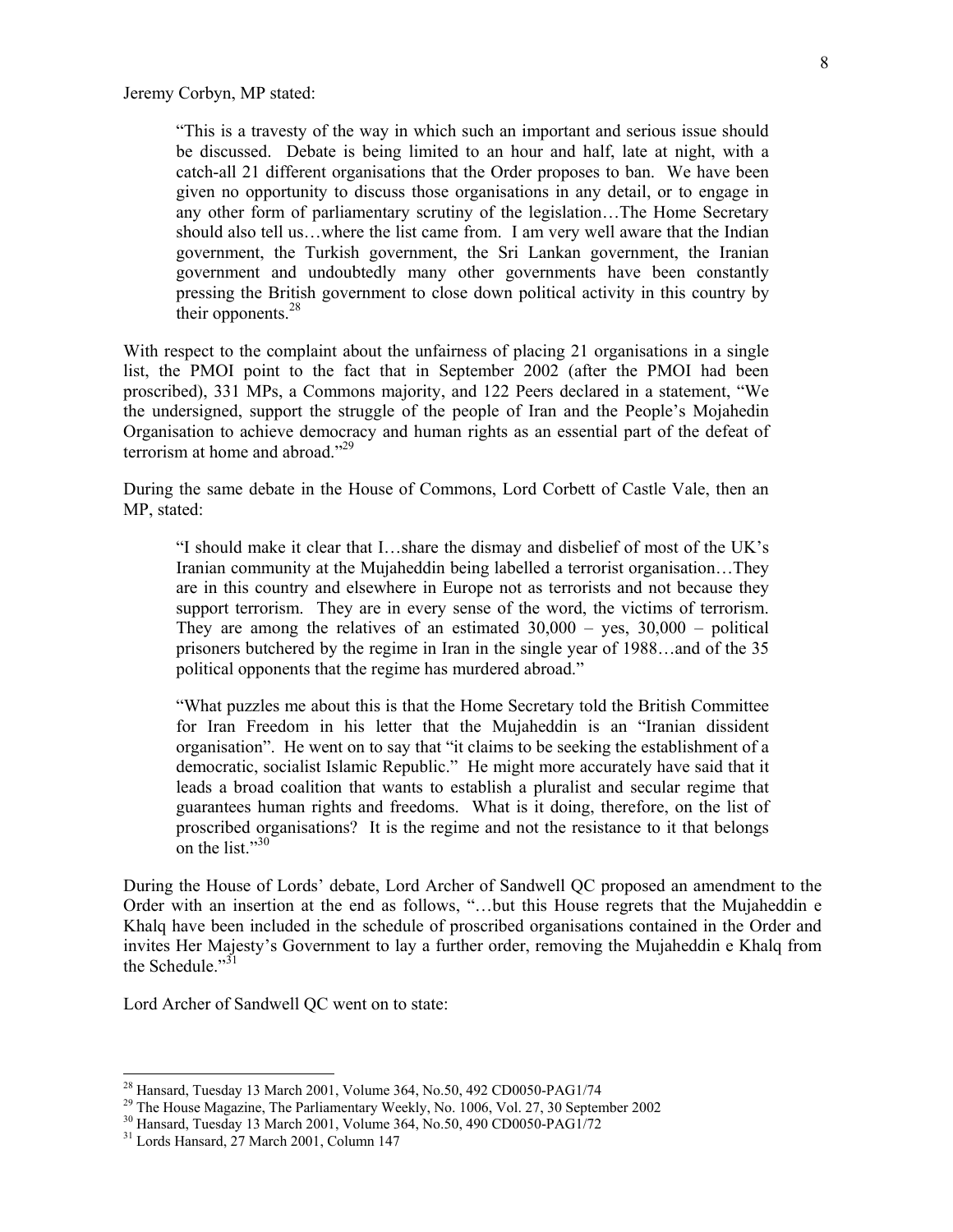"I do not believe that a free society, where people can live together in peace, can best be brought about by violence. But I understand why the movement [PMOI] came to believe that there was no other way. If I believed that it used indiscriminate violence or risked the lives of civilians, I would have no time for it and I would not be addressing your Lordships today. I believe that it confined its targets specifically to military bases and to senior officials of the regime who have themselves committed crimes against humanity."<sup>32</sup>

Other members of the House of Lords voiced similar sentiments.

On 21 October 2002 a Government Minister, Baroness Symons, said, in answer to a parliamentary question: "My Lords, the noble Lord may possibly have misheard me. I said that the National Council of Resistance of Iran undertakes fundraising and propaganda activities on behalf of the Mojahedin-e Khalq - the MeK - and that the MeK is a terrorist organisation proscribed in the UK. We believe that it is proscribed for very good reasons: it publicly acknowledges its responsibility for terrorist actions against government buildings in Iran and carried out a series of mortar bomb attacks in central Tehran in 2000, which resulted in death and injury. It is not the NCRI but the MeK that is proscribed."<sup>33</sup>

The Terrorism Act 2000 was followed by the Anti-terrorism, Crime and Security Act 2001, which introduced indefinite detention without trial for foreign nationals.

On 17 April 2002 the High Court (Mr Justice Richards) gave judgment in an application to apply for judicial review by the PKK, PMOI, Nisar Ahmed and others against the Home Secretary.<sup>34</sup> The applicants challenged the proscription of organisations under the Terrorism Act 2000, and the compatibility of the 2000 Act with the Human Rights Act 1998. The power to add an organisation to the list was given in Section 3 (3-5) of the 2000 Act, and "an organisation is concerned in terrorism if it

- (a) commits or participates in acts of terrorism
- (b) prepares for terrorism
- (c) promotes or encourages terrorism, or
- (d) is otherwise concerned in terrorism.

The Act provides for an application to the Home Secretary to remove an organisation from the list. If that application is refused, the applicant may appeal to the Proscribed Organisations Appeal Commission ("POAC"). According to the judgment, an application for deproscription of the PMOI was made on 4 June 2001, and was refused on 31 August 2001. The refusal was appealed to the POAC. Paragraphs 23 to 36 of the judgment set out in detail the PMOI complaints against the proscription of "Mujaheddin e Khalq", Lord Lester QC and Rabinder Singh QC, representing the PMOI, took a number of HRA points:

- (i) infringement of the right to freedom of expression (article 10)
- (ii) infringement of the right to freedom of peaceful assembly and freedom of association (article 11)

<sup>&</sup>lt;sup>32</sup> Lords Hansard, 27 March 2001, Column 150

<sup>33</sup> http://www.publications.parliament.uk/pa/ld199900/ldhansrd/pdvn/lds02/text/21021-03.htm

 $34 \text{ Case Nos. } \text{CO}/2587/2001$ , I CO/4039/2001 and CO/878/2002, transcript at

http://hei.unige.ch/~clapham/HRClass2002/NationalDecisions/UK/pkk.doc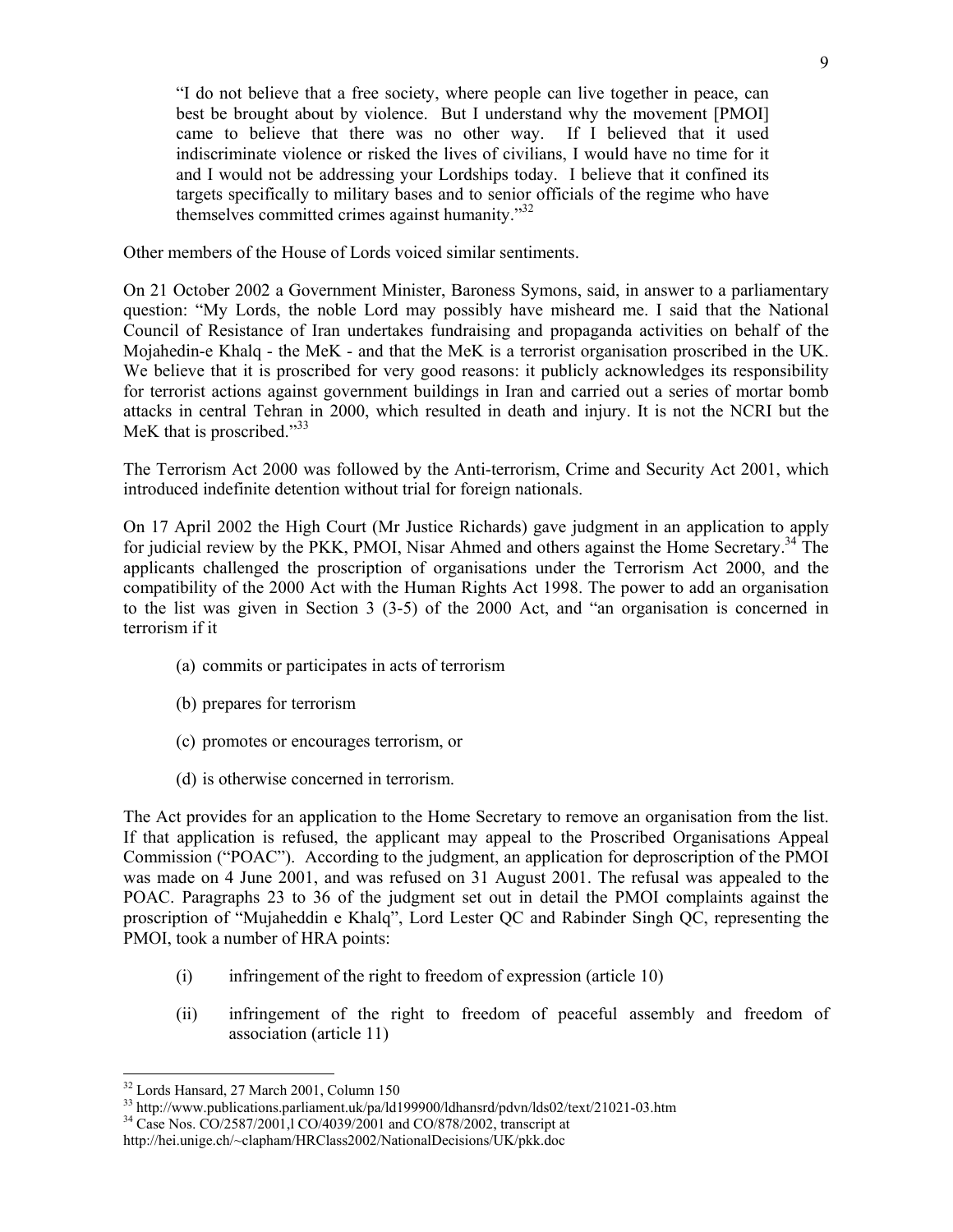- (iii) interference with the right to a good reputation pursuant to article 8
- (iv) arbitrary and discriminatory treatment (article 14)
- (v) lack of due process and procedural unfairness
- (vi) lack of proportionality, and
- (vii) failure to comply with the requirements of legal certainty and "prescribed by law".

The Court's decision was that the application for leave should be refused, on the grounds that the applicants, especially the PMOI, should complete their appeal to POAC. However, Mr Justice Richards stated that in his view the submissions made by the Secretary of State did not meet the real thrust of the challenge to the regime of penalties under the Terrorism Act and that the claims made by the PMOI, as set out above, were arguable.

In the end the POAC proceedings were withdrawn, after the UK and US decision to bomb the PMOI camps on the Iranian border in April 2003. The PMOI state that this was despite their having taken a series of steps to ensure that they did not become a party to the war.

Nevertheless, with respect to the PMOI and their advisers, we consider that it would have been preferable to have pursued the POAC proceedings, not least because of the possibility of appeal to the higher courts of the UK, and, ultimately, the European Court of Human Rights. The – doubtless inadequate - mechanisms provided by the 2000 Act ought to be tested in the most rigorous manner.

# **Human rights standards: the Council of Europe**

On 15 July 2002 the Council of Europe promulgated "Guidelines on Human Rights and the Fight against Terrorism"<sup>35</sup>, adopted by the Committee of Ministers on 11 July 2002. The Guidelines<sup>36</sup> reaffirm the obligation on States to protect everyone against terrorism, but go on to reiterate the obligation to avoid arbitrariness, the requirement that all measures taken by States to combat terrorism must be lawful, and the absolute prohibition of torture. They also set out a framework which particularly concerns the collecting and processing of personal data and for measures which interfere with privacy, arrest, police custody and pre-trial detention, legal proceedings, extradition and compensation of victims. Professor von Schorlemer recommends that "… other regional organisation would be well advised to examine the Guidelines with a view to adopting similar provisions in the context of implementing resolution 1373 and upholding their human rights obligations."37

Further steps are being taken in the context of the Council of Europe. The Steering Committee on Human Rights (CDDH) is planning to hold a seminar in 2005 in order to assess the extent to which the Council of Europe Guidelines on human rights and the fight against terrorism are applied in member states three years after their adoption by the Committee of Ministers. This seminar would bring together national anti-terrorism and human rights experts. According to the outcome of the seminar, the CDDH will decide whether to issue a recommendation encouraging member states to comply with the guidelines.

 $\overline{a}$ 35 http://press.coe.int/cp/2002/369a(2002).htm

 $^{36}$  For their text, see<br>http://www.iap.nl.com/speeches\_annual\_conference\_2003\_washington/guidelines%20council%20of%20europe.html  $h^3$  See S von Schorlemer "Human Rights: Substantive and Institutional Implications of the War Against Terrorism" (2003) v.14 n.2 *European Journal of International Law* pp.265-282, at p.278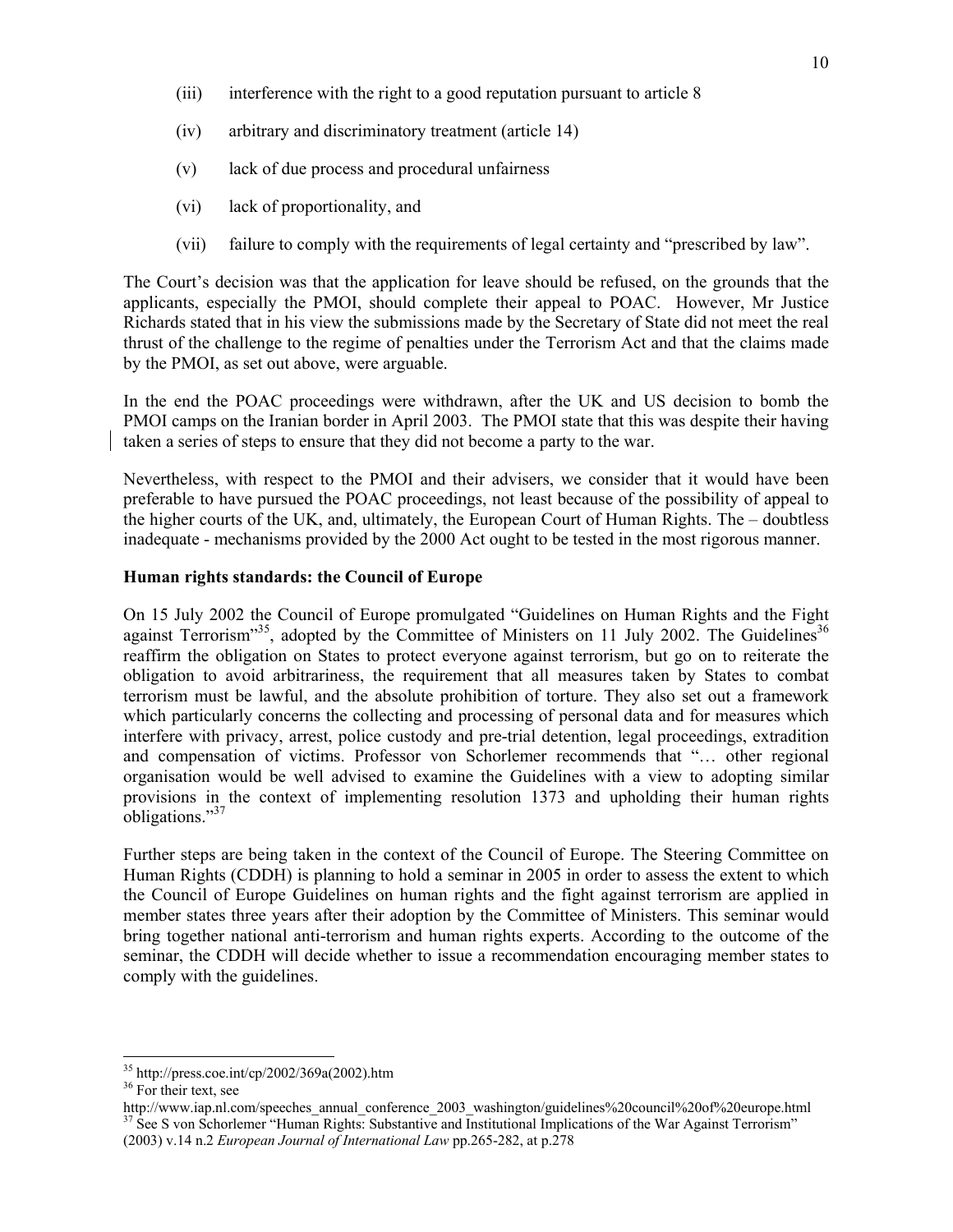This same topic will be tackled during the third roundtable of European National Institutions' with the Council of Europe (which is to be held in Berlin in November 2004). NHRIs will therefore present their recommendations on this subject to the CDDH and will be involved in the seminar.<sup>38</sup>

We note that although the Guidelines are in many ways admirable, they do not deal with problems of proscription or blacklisting, such as affect the PMOI. However, it is clear that the measures adopted by the UK appear to be incompatible with guidelines II and III

"II. Prohibition of arbitrariness

All measures taken by states to fight terrorism must respect human rights and the principle of the rule of law, while excluding any form of arbitrariness, as well as any discriminatory or racist treatment, and must be subject to appropriate supervision.

III. Lawfulness of anti-terrorist measures

1. All measures taken by states to combat terrorism must be lawful.

2. When a measure restricts human rights, restrictions must be defined as precisely as possible and be necessary and proportionate to the aim pursued."

The provisions of the Terrorism Act 2000 lack precise definition, and are devoid of appropriate (which must mean effective) supervision.

## **The European Union**

The meeting of the European Council at Tampere in October 1999 agreed a list of measures to be adopted to develop the EU's 'Area of Freedom, Security and Justice".<sup>39</sup> Following the events of 9/11, the EU accelerated its work programme, and, following UN Security Council Resolution 1373 of 28 September 2001, adopted under Chapter VII, the General Affairs Council of the EU decided to respond by way of a coordinated response, based on Article 11, 15 and 29 of the Treaty on European Union (TEU) and Articles 60, 301 and 308 of the EC Treaty. Article 15 of TEU envisages Common Positions on matters of concern. Thus, UNSC Resolution 1373 was implemented by two Common Positions of 27 December 2001, 2001/930/CFSP<sup>40</sup> on combating terrorism, and  $2001/931/CFSP$  on the application of specific measures to combat terrorism.<sup>41</sup>

Article 1(3) of the Common Position 2001/931/CFSP defined "terrorist act" as

- "3. For the purposes of this Common Position, 'terrorist act' shall mean one of the following intentional acts, which, given its nature or its context, may seriously damage a country or an international organisation, as defined as an offence under national law, where committed with the aim of:
	- (i) seriously intimidating a population, or
	- (ii) unduly compelling a Government or an international organisation to perform or abstain from performing any act, or
	- (iii) seriously destabilising or destroying the fundamental political, constitutional, economic or social structures of a country or an international organisation:
	- (a) attacks upon a person's life which may cause death;
	- (b) attacks upon the physical integrity of a person;

<sup>&</sup>lt;sup>38</sup> See http://www.commission-droits-homme.fr/MiniSites/MiniSite.cfm?site\_id=2&texte\_id=116

<sup>&</sup>lt;sup>39</sup> See S Peers "EU Responses to Terrorism" (2003) v.52 *International and Comparative Law Quarterly* pp.207-243 <sup>40</sup> Common Foreign and Security Policy

<sup>41 [2001]</sup> OJ L 344/90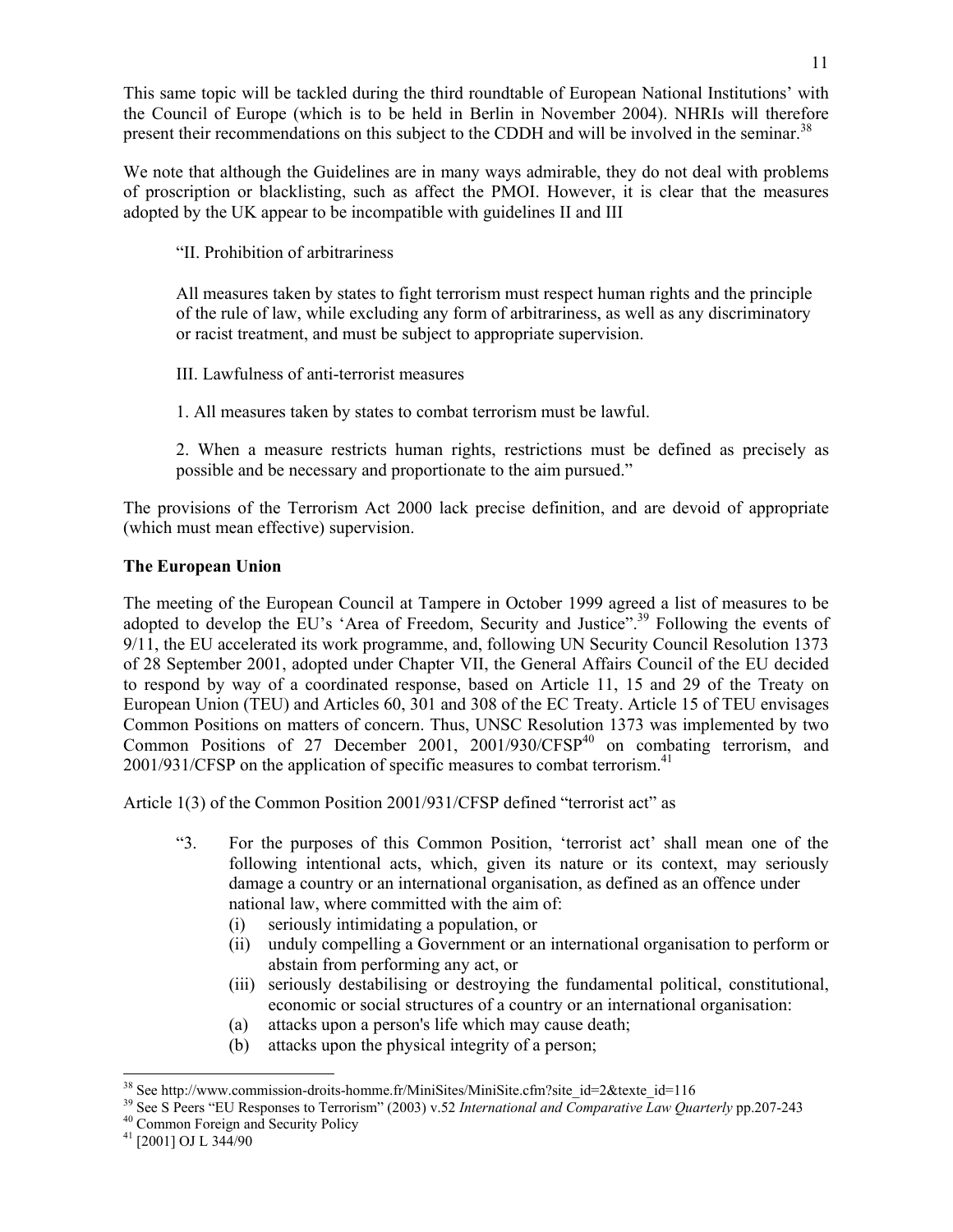- (c) kidnapping or hostage taking;
- (d) causing extensive destruction to a Government or public facility, a transport system, an infrastructure facility, including an information system, a fixed platform located on the continental shelf, a public place or private property, likely to endanger human life or result in major economic loss;
- (e) seizure of aircraft, ships or other means of public or goods transport;
- (f) manufacture, possession, acquisition, transport, supply or use of weapons, explosives or of nuclear, biological or chemical weapons, as well as research into, and development of, biological and chemical weapons;
- (g) release of dangerous substances, or causing fires, explosions or floods the effect of which is to endanger human life;
- (h) interfering with or disrupting the supply of water, power or any other fundamental natural resource, the effect of which is to endanger human life;
- (i) threatening to commit any of the acts listed under (a) to (h);
- (j) directing a terrorist group;
- (k) participating in the activities of a terrorist group, including by supplying information or material resources, or by funding its activities in any way, with knowledge of the fact that such participation will contribute to the criminal activities of the group.

For the purposes of this paragraph, 'terrorist group' shall mean a structured group of more than two persons, established over a period of time and acting in concert to commit terrorist acts. 'Structured group' means a group that is not randomly formed for the immediate commission of a terrorist act and that does not need to have formally defined roles for its members, continuity of its membership or a developed structure."

The 'flagship' measure was the Council Framework Decision of 13 June  $2002^{42}$ , setting out a definition of terrorism<sup>43</sup>, closely followed by the Framework Decision on the European Arrest Warrant<sup>44</sup>. These measures have been accompanied by the creation and implementation of EU 'blacklists' of suspected terrorists and terrorist groups, designed to freeze the assets of the targets, and to criminalise financial support to them.<sup>45</sup>

Article  $1(1)$  of the Framework Decision sets out the definition of terrorism.<sup>46</sup>

"Terrorist offences and fundamental rights and principles

- 1. Each Member State shall take the necessary measures to ensure that the intentional acts referred to below in points (a) to (i), as defined as offences under national law, which, given their nature or context, may seriously damage a country or an international organisation where committed with the aim of:
	- seriously intimidating a population, or
	- unduly compelling a Government or international organisation to perform or abstain from performing any act, or
	- seriously destabilising or destroying the fundamental political, constitutional, economic or social structures of a country or an international organisation, shall be deemed to be terrorist offences:

 $\overline{a}$  $42$  at http://europa.eu.int/eur-lex/pri/en/oj/dat/2002/l 164/l\_16420020622en00030007.pdf

<sup>43 [2002]</sup> OJ L 164/3

<sup>44 [2002]</sup> OJ L 190/1

<sup>&</sup>lt;sup>45</sup> See I Cameron *European Union Anti-Terrorist Blacklisting* (2003) v.3 n.2 *Human Rights Law Review* pp.225-256 <sup>46</sup> See the Leuven University terrorism website at http://www.law.kuleuven.ac.be/iir/eng/Terrorism.html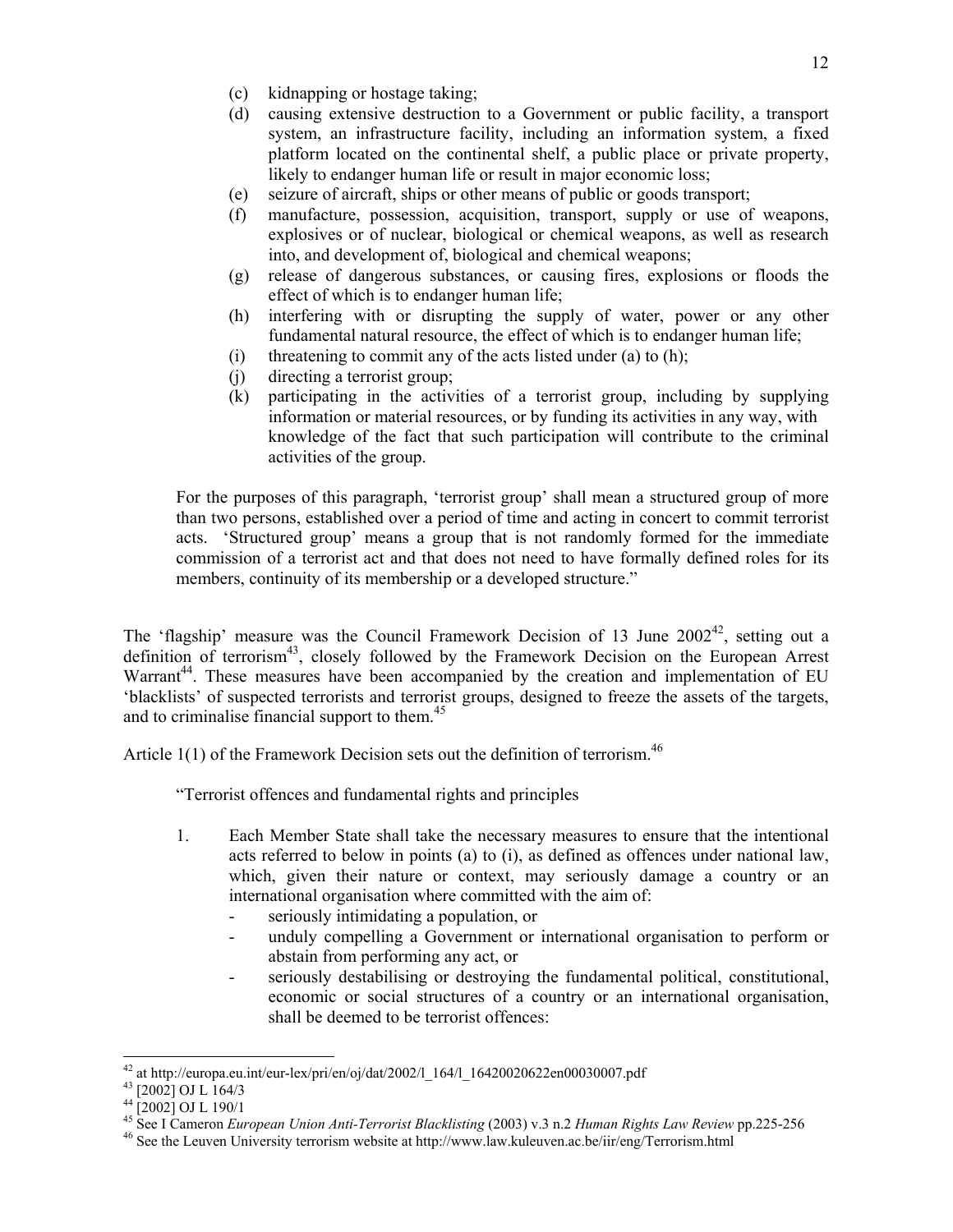- (a) attacks upon a person's life which may cause death;
- (b) attacks upon the physical integrity of a person;
- (c) kidnapping or hostage taking;
- (d) causing extensive destruction to a Government or public facility, a transport system, an infrastructure facility, including an information system, a fixed platform located on the continental shelf, a public place or private property likely to endanger human life or result in major economic loss;
- (e) seizure of aircraft, ships or other means of public or goods transport;
- (f) manufacture, possession, acquisition, transport, supply or use of weapons, explosives or of nuclear, biological or chemical weapons, as well as research into, and development of, biological and chemical weapons;
- (g) release of dangerous substances, or causing fires, floods or explosions the effect of which is to endanger human life;
- (h) interfering with or disrupting the supply of water, power or any other fundamental natural resource the effect of which is to endanger human life;
- (i) threatening to commit any of the acts listed in (a) to (h).
- 2. This Framework Decision shall not have the effect of altering the obligation to respect fundamental rights and fundamental legal principles as enshrined in Article 6 of the Treaty on European Union."

Article 2 defines "terrorist group".

"Offences relating to a terrorist group

- 1. For the purposes of this Framework Decision, 'terrorist group' shall mean: a structured group of more than two persons, established over a period of time and acting in concert to commit terrorist offences. 'Structured group' shall mean a group that is not randomly formed for the immediate commission of an offence and that does not need to have formally defined roles for its members, continuity of its membership or a developed structure.
- 2. Each Member State shall take the necessary measures to ensure that the following intentional acts are punishable:
	- (a) directing a terrorist group;
	- (b) participating in the activities of a terrorist group, including by supplying information or material resources, or by funding its activities in any way, with knowledge of the fact that such participation will contribute to the criminal activities of the terrorist group."

The latest version of the blacklist is Council Common Position 2004/500/CFSP of 17 May 2004, updating Common Position 2001/931/CFSP on the application of specific measures to combat terrorism and repealing Common Position 2004/309/CFSP. Part II of the Annex to this documents contains the list of groups under Common Position 2001/931/CFSP.

No 23. is "Mujahedin-e Khalq Organisation (MEK or MKO) [minus the 'National Council of Resistance of Iran' (NCRI)] (a.k.a. The National Liberation Army of Iran (NLA, the militant wing of the MEK), the People's Mujahidin of Iran (PMOI), Muslim Iranian Student's Society)"<sup>47</sup>

<sup>47</sup> See http://www.statewatch.org/news/2004/jun/terr-list-eu.pdf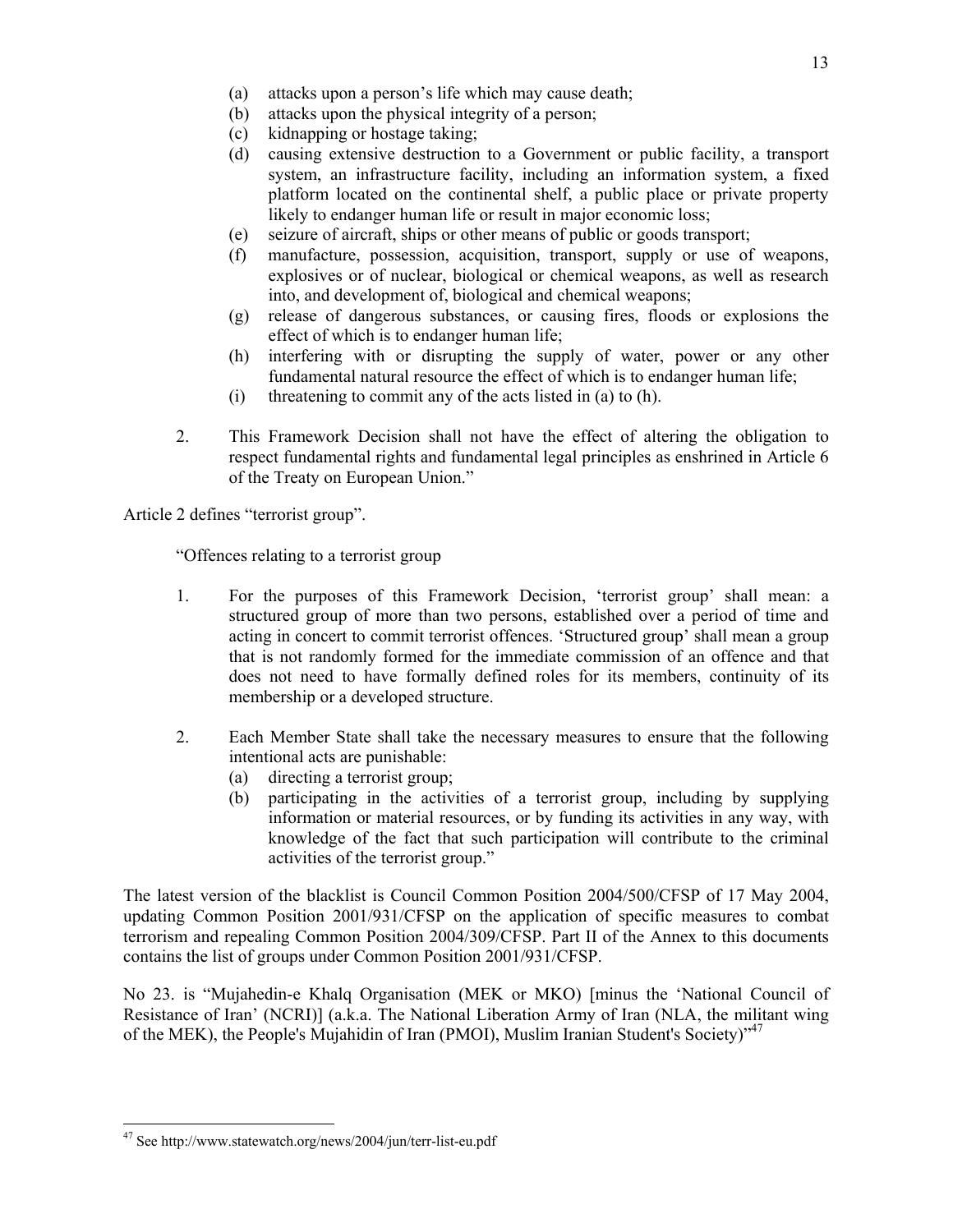Iain Cameron has analysed the way in which individuals and groups may be included in the list: "In concrete terms, one or other state, or group of states, takes the initiative to propose a particular person or group for inclusion."48

He identifies a number of problems with the blacklisting criteria.<sup>49</sup>

- 1) There is no requirement that the group has *recently* committed acts of terrorism for example, the decision to include the PKK in May 2002 several years after it had renounced violence.
- 2) There is no requirement that the terrorist act be directed against a non-military target, as is the case with the International Convention for the Suppression of the Financing of Terrorism.
- 3) There is no requirement that the acts be directed against a *democratic* government.<sup>50</sup>

On or around 15 April 2003, and following the bombing of the PMOI bases, the US/Coalition forces signed an 'Agreement of Mutual Understanding and Coordination' with the PMOI/NLA. This agreement allowed the PMOI/NLA to keep their weapons in order to defend themselves from attacks by the Iranian regime and its agents.<sup>51</sup>

On 10 May 2003, it was announced that the parties had reached an agreement whereby the PMOI and NLA would "disarm and consolidate". Announcing the agreement, General Ray Odierno, commander of the US Army's Fourth Infantry Division, stated, "I would say that any organisation that has given up their equipment to the Coalition clearly is cooperation with us, and I believe that should lead to a review of whether they are still a terrorist organisation or not.<sup>52</sup>

The present position with the PMOI/NLA personnel in Iraq, as reported by the New York Times on 27 July 2004, is that they have been granted 'protected persons' status under the Fourth Geneva Convention. It reported senior American officials as stating that after a 16 month thorough investigation, which included extensive interviews of the PMOI/NLA personnel by the State Department and the FBI, they had found no upon which to bring any charges against the group.<sup>53</sup>

## **Challenging EU blacklisting**

As we have shown in part one, above, the absence of a clear or agreed definition of "terrorism", "terrorist", "terrorist act" or "terrorist group", etc., means that there is uncertainty in the application of any law centring on these terms, and a manifest risk of arbitrary, in particularly politically motivated abuse of such law.

Three clear dangers stand out. First, that organisations are blacklisted which use force, but where the use of force in question is legitimate under international law. Second, that organisations and individuals are blacklisted which do not use force, or indeed engage in any serious criminal activity, merely because they are associated (often tenuously or tendentiously) with groups that do use force. And third, that laws of this kind, which are passed to address the most serious acts of atrocious violence, are extended to apply to peaceful demonstrations and other political-, or even non-

<sup>&</sup>lt;sup>48</sup> Cameron op cit, p.234

<sup>49</sup> Cameron op cit, p.236

 $50$  Cameron notes that the UK definition in section 1(5) of the Terrorism Act does not impose such a requirement either.

<sup>51</sup> The New York Times, 29 April 2003

<sup>52</sup> Agence France Presse, 10 May 2004

<sup>53</sup> Douglas Jehl, 'US Sees No Basis to Prosecute Iranian Opposition 'Terror' Group Being Held in Iraq', The New York Times, 27 July 2004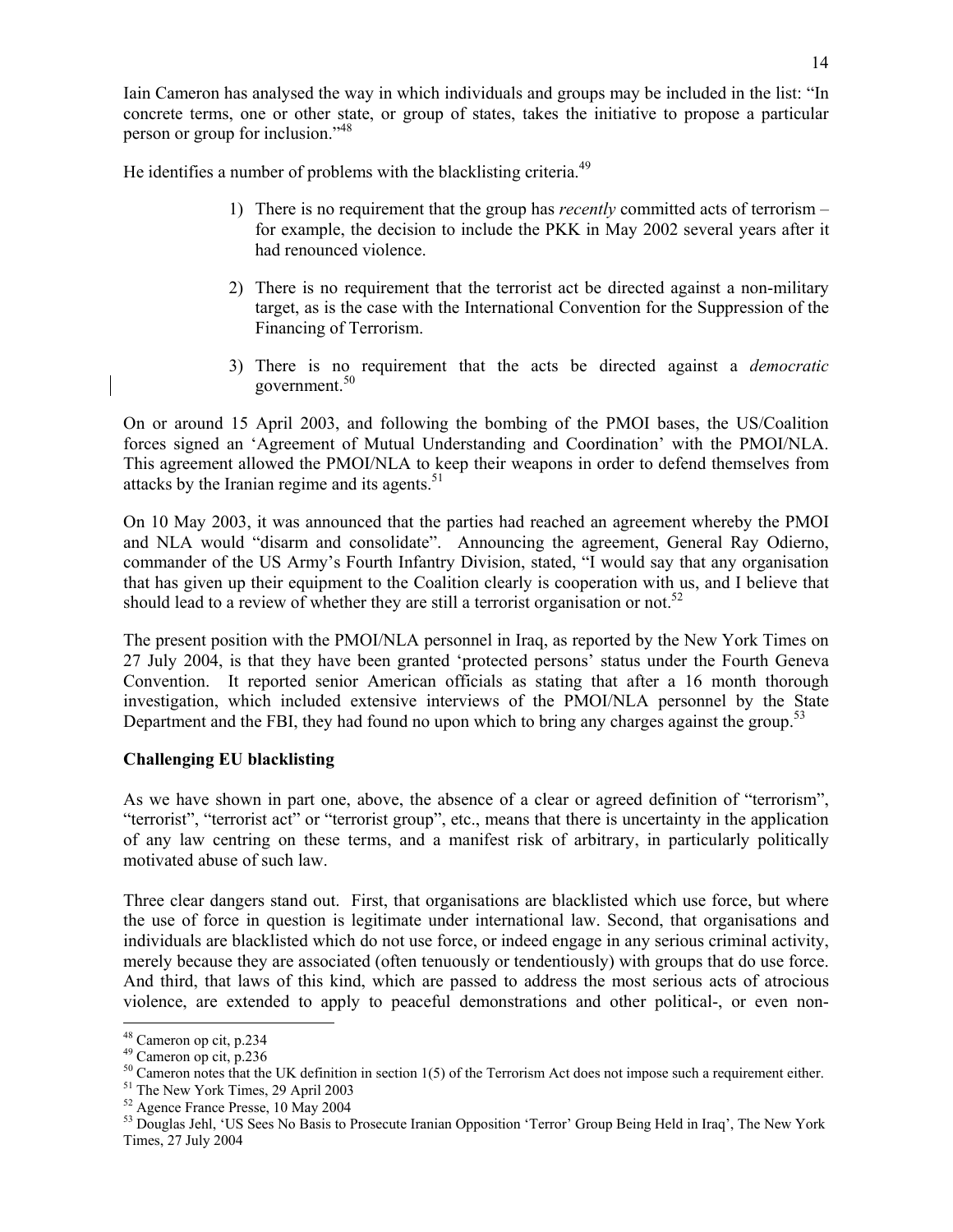political acts (e.g., by anti-globalisation campaigners or Greenpeace, or even football hooligans) which may cause damage to property but which could not reasonably be regarded as terrorism (however defined).

The first issue raises the question of when the use of force by non-state actors is lawful under international law. There is no clear answer to this question - but that merely underscores the need for caution.

The second issue raises the question of what can be said to constitute "support" for a terrorist organisation. Very often, in countries in which there are serious political tensions, or serious repression, there will both be organisations using violence which claim that their use of violence is legitimate, and political groups which espouse similar aims to the violent groups, but which deny that they are in hock with those groups. Here too the lines are difficult to draw: many groups, for instance, collect money "to support the families" of people imprisoned for taking part in a violent struggle, while denying that this money is used to support the violent groups to which the prisoners belong as such.

The third issue is a general, age-old problem. As Langbein has put it (with regard to the creeping extension of the use of torture in the Middle Ages from, first, heretics, to, later, all deemed unworthy of the full protection of the law):

"resistance to procedural innovation is diminished when its objects are conceived as standing apart from the community; such lines blur, once the new institutions have been allowed to arise."<sup>54</sup>

There is a long history of even supposedly democratic, Western States over-reacting and attacking peaceful protest under the guise of fighting unlawful politically-motivated violence - from the criminalisation of "the wearing of the green" by Irish nationalists in the 1800s, to the violent suppression of peaceful civil rights marchers in the USA and Northern Ireland in the 1960s, to the prosecution under anti-terrorist legislation of non-violent political activists in 1970s Germany for calling for better treatment of "Red Army Faction" prisoners.

This makes it essential that there are strong safeguards in place to check, in all senses of the word, the way in which national and international authorities use the power to blacklist organisations and individuals.

In this part of our opinion, we will first briefly note, at 2, the general effects of blacklisting on an organisation. We will then, at 3, discuss the substantive and procedural human rights issues which this raises under the *European Convention on Human Rights* (ECHR). At 4, we will address the implications of international blacklists, with reference to relevant general principles of international law (whereby we will re-visit the Council of Europe *Guidelines on Human Rights and the Fight Against Terrorism* and note the correspondence between these guidelines and the Convention requirements). Finally, at 5, we will submit an early evaluation of the situation, based on these international and European standards; briefly discuss the remedies which are (or may be) actually available to PMOI in national and international proceedings; and set out some tentative recommendations.

# **The general effects on organisations of being blacklisted**

The placing of an organisation on a UN- or EU blacklist of suspected terrorist groups has two main effects:

 $54$ Quoted in Malise Ruthven, Torture, the Grand Conspiracy, London, 1978, p. 52.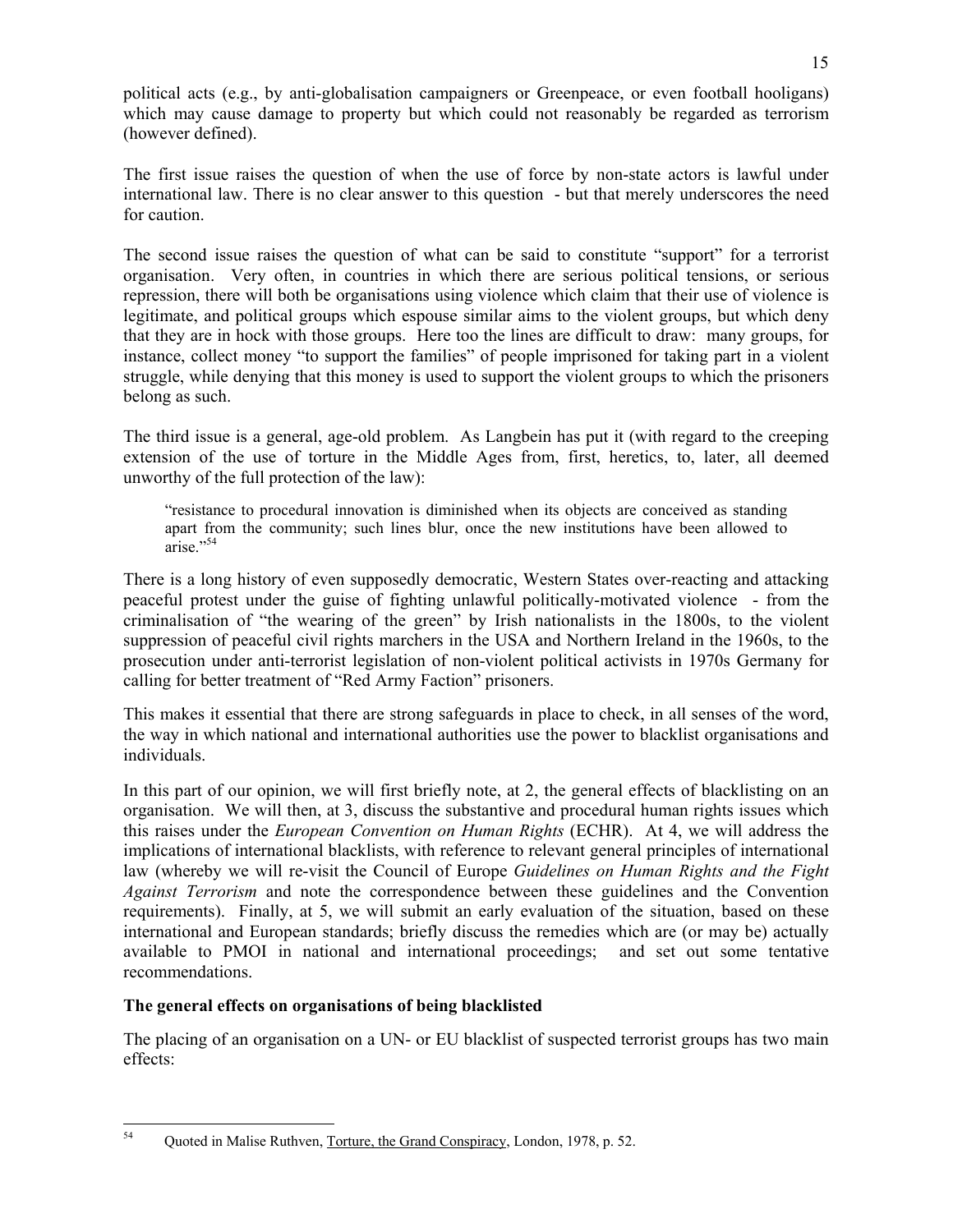- its assets must be frozen under a "freezing order" to be issued by the UN-, respectively EU-Member States;
- providing financial support to the organisation must be criminalised by those States.

As Cameron notes, as far as an individual placed on the list are concerned:

"The effect [s] of a freezing order, if it is effectively implemented, are devastating for the target, as he or she cannot use any of his or her assets, or receive pay or even, legally speaking, social security."<sup>55</sup>

Cameron points out that Resolution 1452 of 20 December 2002 provides for the possibility of releasing frozen assets for humanitarian reasons, such as providing living expenses for individuals. However, this only allows for the release of some minimum funds for personal survival: it does not change the "devastating" effects of an order on wider - in particular, political - activities of individuals, and it does not benefit organisations or groups. For the latter, being placed on a blacklist is indeed devastating - and intented to be devastating: the very purpose of the list is to stop the organisations or groups from operating *in any way*.

## **The rights and freedoms of blacklisted organisations under the ECHR**

Clearly, being placed on a terrorist blacklist deeply affects an organisation. The question arises however of whether it affects the organisation's "human" rights and fundamental freedoms, i.e. whether groups and organisations can, as such, actually enjoy such rights, or whether human rights are limited to living individuals (such as the members of such organisations).

It is clear from the case-law of the European Commission and Court of Human Rights that while some rights (such as the right to life and the right not to be subjected to torture) are by their nature limited to "natural persons" (i.e. living individuals), many of the rights guaranteed by the European Convention on Human Rights also apply to organisations, associations, groups and even companies, and that such entities can invoke the Convention in respect of matters affecting their rights and interests, and to defend the common rights and interests of their members. Rights that have succesfully been invoked by such entities include, in particular: the rights to freedom of assembly and association (Art. 11 ECHR), freedom of expression (Art. 10), and freedom of religion (Art. 9). The Convention furthermore expressly stipulates that "legal person[s]" are also entitled (like natural persons) to "the peaceful enjoyment of [their] possessions", i.e. to the right to property (Art. 1 of the First Protocol to the Convention).

To the extent that legal entities are entitled to the protection of the substantive provisions of the Convention, and Arts.  $9 - 11$  in particular, they are furthermore also entitled to invoke the right to an effective remedy (Art. 13) and freedom from discrimination (Art. 14). More specifically, and as further discussed below in relation to the freezing of assets, because any interference with property rights by its very nature affects the "civil rights and obligations" (*droits de caractère civil*) of the rights owners or -holders, the latter are entitled to a fair trial in any "determination" of these matters  $(Art. 6(1)).$ 

There can be no doubt that the blacklisting of an organisation and the "devastation" this causes for it, seriously interferes with the above-mentioned substantive rights. In particular, it severely limits - indeed, seeks to prevent altogether - the exercise, by the organisation, of that organisation's right to freedom of association and assembly, and its right to the peaceful enjoyment of its possessions. In addition, it will make it difficult if not impossible for the organisation to effectively exercise its

<sup>55</sup> 55 Iain Cameron, *European Union Anti-Terrorist Blacklisting*, in: Human Rights Law Review, Vol. 3, No. 2 of 2003, p. 225 ff, at 227.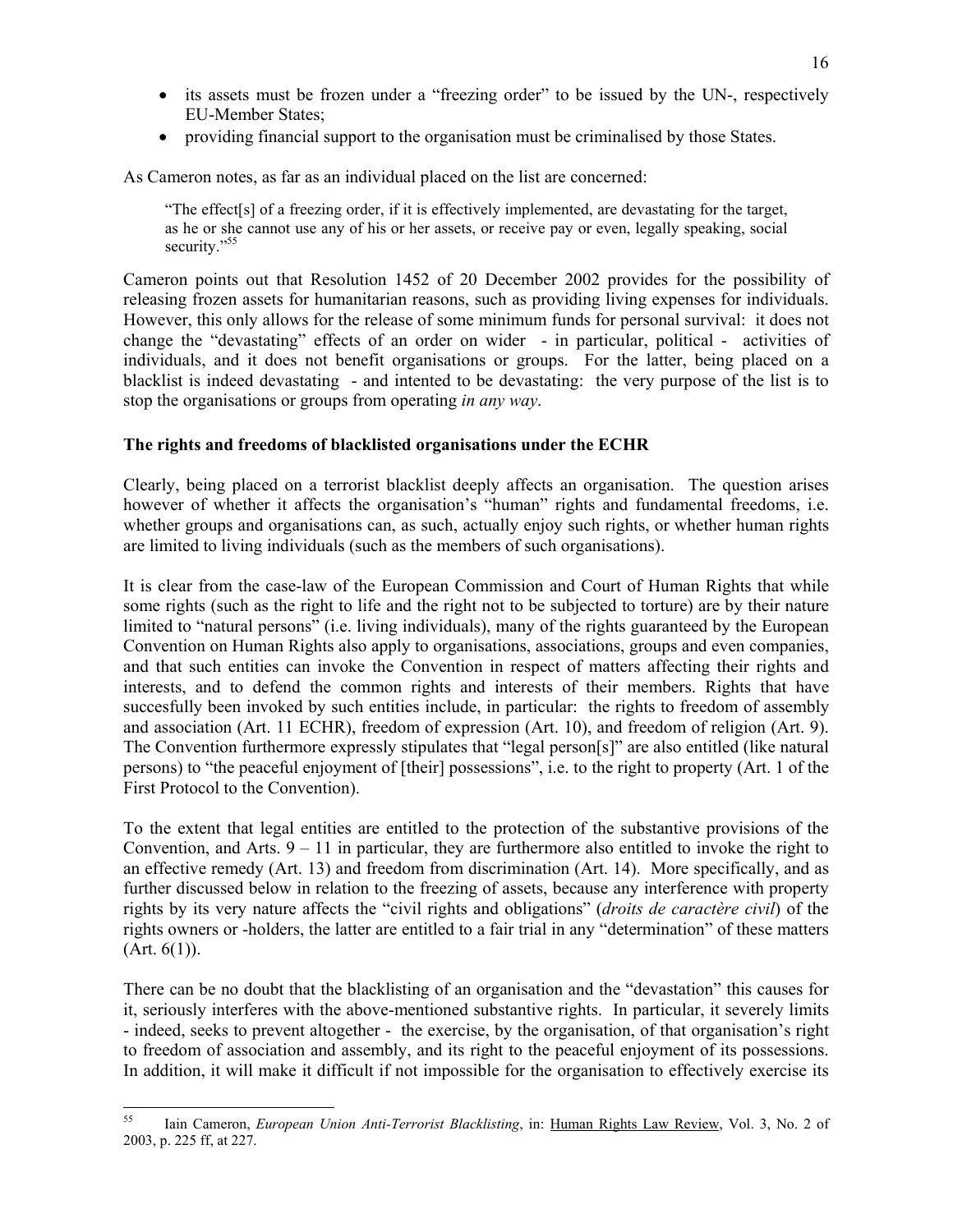right to freedom of expression: it will not be able, for instance, to finance a magazine, or a leaflet, or a meeting of its members and supporters.

In the sub-sections below, we will briefly examine the Convention requirements in relation, first, to the rights to freedom of association and expression of a blacklisted organisation, and then, to the right to the peaceful enjoyment of its possessions of such an organisation. We will then turn to the (as will be seen, closely related) procedural requirements of the Convention, which are the focus of this part of the opinion. In the final sub-section, we will note the close correspondence (not surprisingly) between the Convention requirements and the standards set out in the Council of Europe *Guidelines on Human Rights and the Fight Against Terrorism*.

# *ECHR standards to be applied to restrictions on the substantive rights to freedom of association and expression of a blacklisted organisation*

As noted above, the rights to freedom of association and freedom of expression are set out in Arts. 10 and 11 of the ECHR. These articles are similarly structured: they set out, in their first paragraph, the right to be protected; and they then clarify, in their second paragraph, how, and to what extent, the right in question may be limited.

The European Court of Human Rights has developed a consistent, standard approach to the application of these provisions (and to Arts. 8 and 9, which are similarly structured). Here, it may suffice to note that if a certain matter comes within the ambit of one of the provisions concerned (i.e., here, of Arts. 10 or 11), and if if can be shown that the right that is protected by the provision in question is "interfered" with, that then the State that causes the interference in question must justify the interference. As noted above, there is no doubt that the blacklisting of an organisation interferes with (limits, indeed largely destroys) the right of the organisation to freedom of association and expression.

This means that any State blacklisting an organisation must prove the following if its action is to be compatible with the Convention:

- that the measure in question (the blacklisting) was based on "law";
- that the measure served a "legitimate aim" in a democratic society such as national security or public safety; and
- that the measure (even if it served such an aim) was "necessary" to that end, i.e. that it corresponded to a "pressing social need" and that (the effect of) the measure was "proportionate" to the aim in question.

The first issue is not as simple or straight-forward as it seems: the requirement that an interference is based on "law" has been given a substantive (rather than a mere formal) meaning. It signifies adherence to the wider principle of the "rule of law". Specifically, a State interfering with a Convention right must show that the measure was authorised in accessible (published) legal rules which are formulated with sufficient clarity and precision to (i) enable any organisation which may be affected by them to regulate its conduct in such a way as to conform to the rules, and (ii) prevent the arbitrary use of the legal powers in question. As we have seen in the first part of this Opinion, this can often be said not to be the case with regard to the rules relating to "terrorism" and blacklisting - with even the term "terrorism" (etc.) being so ill-defined as to make it impossible to predict what activities exactly are, and are not, covered by it.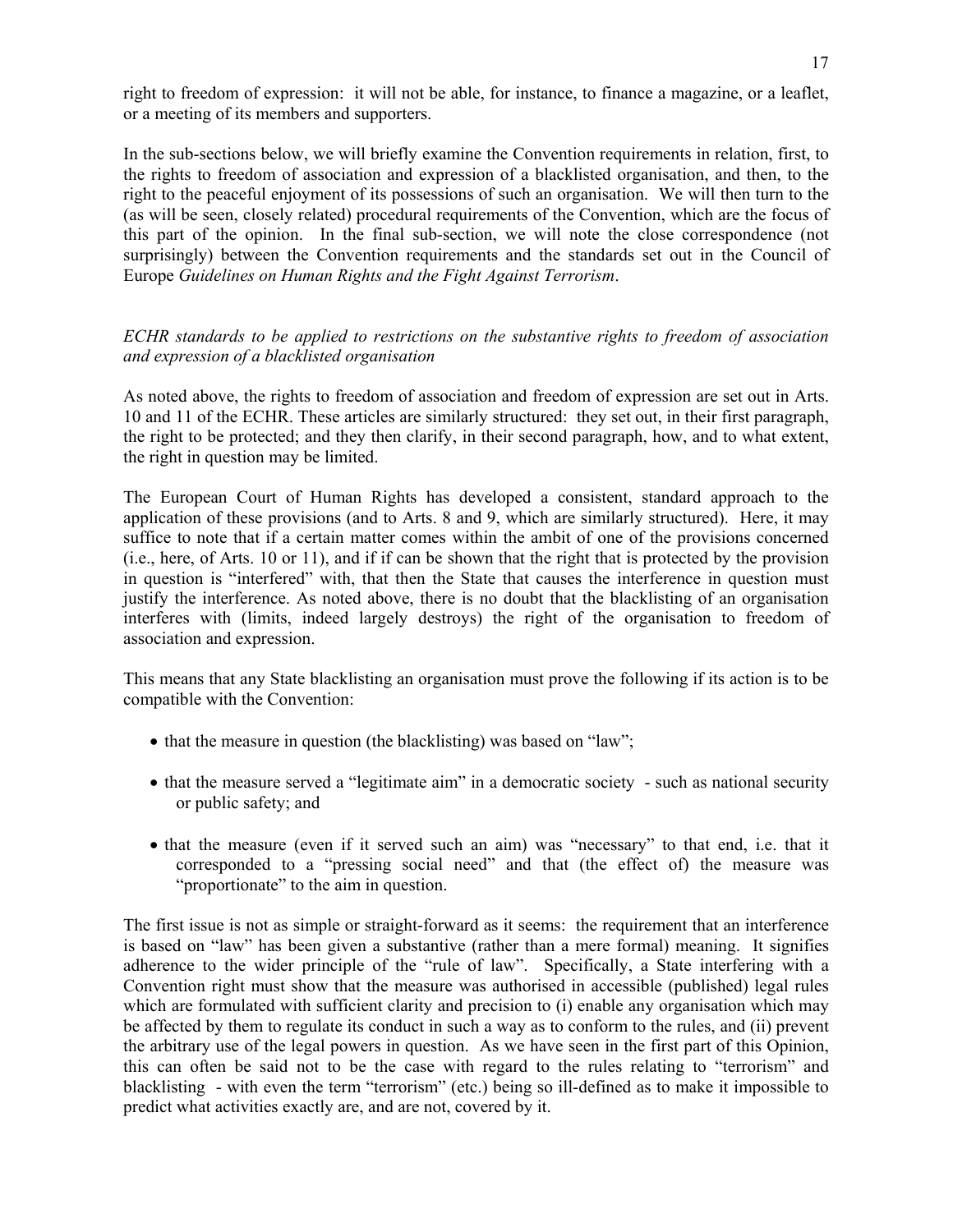As for the second requirement of a "legitimate aim", the second paragraphs of Arts. 10 and 11 set out the aims concerned in fairly broad terms, such as national security, public safety or the prevention of disorder or crime. It can be argued that a State should be more specific in the imposition of any particular measure, such as the freezing of assets; that merely claiming that the action is aimed at fighting "terrorism", without clarifying the more specific purpose of a freezing order, can be said to be insufficient. In practice, the Court is likely to accept such claims, at least initially, and focus its assessment on the "necessity" and "proportionality" of the measure in the particular case. In manifest cases of abuse, a challenge could however be made to a claim that a freezing order, or criminalisation of support for a blacklisted organisation, serves any legitimate aim.

In assessing whether a State has discharged the onus of proof in the last respect (i.e. that a measure was "necessary in a democratic society"), the Court grants States a so-called "margin of appreciation", a measure of discretion, in that it leaves it up to the States to make the first assessment of what is "necessary" and "proportionate" in a particular case. However, this "margin of appreciation" goes hand in hand with European supervision: States must exercise their political judgment within a certain range. The width or narrowness of this range varies, depending on the more or less "objective" or "subjective" nature of the issue at hand and the existence of other international rules or -guidelines - such as, on the one hand, the Security Council Resolutions and European Common Positions discussed in part one of this Opinion and, on the other, the *Guidelines on Human Rights and the Fight Against Terrorism*.

# *ECHR standards to be applied to the freezing of the assets of a blacklisted organisation*

The right to "the peaceful enjoyment of [one's] possessions" is set out in Article 1 of the First Protocol (FP) to the European Convention on Human Rights. This provision is structured somewhat differently from Arts.  $8 - 11$  - but in practice, the Commission and Court have adopted a very similar approach to their assessment of cases under this article. Specifically, under Art. 1 FP, as under those other rights, the first, preliminary question that arises is whether the right at issue in any particular case falls within the ambit of the right. After that, the question must again be addressed whether the right in question has been interfered with (i.e. whether someone was "deprived" of his property or whether such property was subjected to measures of "control"). And finally, if so, the question is whether the interference was justified.

As far as the preliminary question is concerned, the European Court of Human Rights has said in the *Marckx* case:

"Article 1 [of the First Protocol] is in substance guaranteeing the right to property."56

The scope of Article 1 First Protocol is therefore wide. For the purpose of the present Opinion, it suffices to note that, in view of the case-law of the organs of the Convention, title to assets held in bank accounts undoubtedly constitutes a "property right" in the sense of Article 1 First Protocol.

The question then arises as to when this right may be restricted. The text of Article 1 First Protocol speaks of "depriv[ation] of … possessions" and "control [of] the use of property". However, the organs of the Convention have discerned in the text a series of more general "rules". As the Court put it in the case of *Sporrong and Lönnroth v Sweden*:

".. [Article 1 of the First Protocol] comprises three distinct rules. The first rule, set out in the first sentence of the first paragraph, is of general nature and enunciates the principle of peaceful

<sup>56</sup> 56 *Marckx v. Belgium*, Judgment of 13 June 1979, para. 63, emphasis added.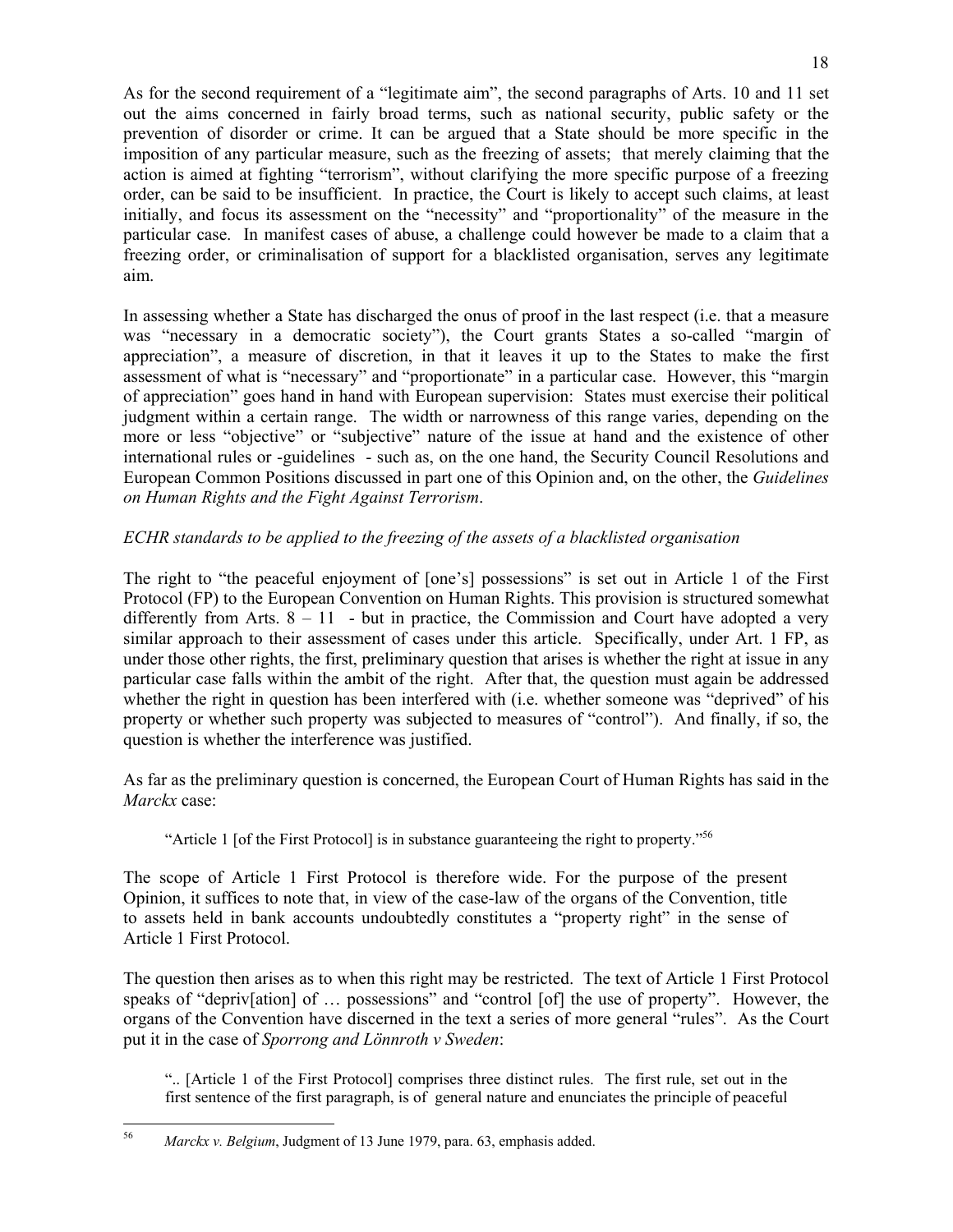enjoyment of property; the second rule, contained in the second sentence of the same paragraph, covers deprivation of possessions and makes it subject to certain conditions; and the third rule, stated in the second paragraph, recognises the contracting states are entitled, amongst other things, to control the use of property in accordance with the general interest. The three rules are not 'distinct' in the sense of being unconnected: the second and third rules are concerned with particular instances of interferences with the right to peaceful enjoyment of property and should therefore be construed in the light of the general principle enunciated in the first rule  $\ldots$ <sup>57</sup>

Perhaps not surprisingly, this approach to Article 1 First Protocol is markedly similar to the general approach by the Strasbourg organs to the other substantive provisions of the Convention - as described in the previous sub-section with reference to Arts. 10 and 11: first, one has to establish whether there has been an "interference"; and then, whether the interference was justified.

In assessing whether an interference with a property right is compatible with the Convention, the Convention organs apply the so-called "fair balance" test, first set out in the *Sporrong and Lönnroth* case in the following terms:

"For the purposes of [the first sentence of Article 1 First Protocol] … the Court must determine whether a fair balance was struck between the demands of the general interest of the community and the requirements of the protection of the individual's fundamental rights. The search for this balance is inherent in the whole of the Convention and is also reflected in the structure of Article 1 [of the First Protocol]."<sup>58</sup>

In fact, although the text of Article 1 First Protocol allows for much more complex (not to say convoluted) distinctions:

"The clear tendency in the jurisprudence has … been to assimilate the assessment of all interferences with the peaceful enjoyment of possessions under the single principle of fair balance set out in the *Sporrong and Lönnroth* case, this despite the language of Article 1 of the First Protocol suggesting different standards for measures which deprive a person of his property and measures which seek to control property...."<sup>59</sup>

The "fair balance" test is very similar to the "necessity" and "proportionality" test applied under Article 8 – 11 of the Convention, as discussed with reference to Arts. 10 and 11, above. However, there are some special features. First of all, States are granted a very wide "margin of appreciation" with regard to the imposition of restrictions on property rights. Generally speaking, this margin is wider than the margin applied under other Convention articles. Indeed, the main question in this regard is often whether the measure in question is provided for in domestic law, and whether that law allows the right kind of considerations to be taken into account.<sup>60</sup> The wide "margin of appreciation", in other words, is not unlimited. The Strasbourg organs will generally accept a State's assessment of the various factors to be taken into account - but an assessment there must have been, a "balancing" must have taken place.

For the purpose of the present Opinion, it is of crucial importance to note that a legal rule, or an administrative practice, which does not allow for a balancing of public and private interests, but which imposes restrictions on the property rights of certain organisations without any consideration of the interests of the private persons or entities vested with those rights, is incompatible with the Convention.

<sup>57</sup> <sup>57</sup> Sporrong and Lönnroth v Sweden, Judgment of 23 September 1982, para. 61.<br> *Idem*, para. 69.<br>
Harris, O'Boyle & Warbrick, <u>o.c.</u> (*supra*, footnote 8), p. 525.<br> *Idem*, p. 525, emphasis added, footnotes omitted.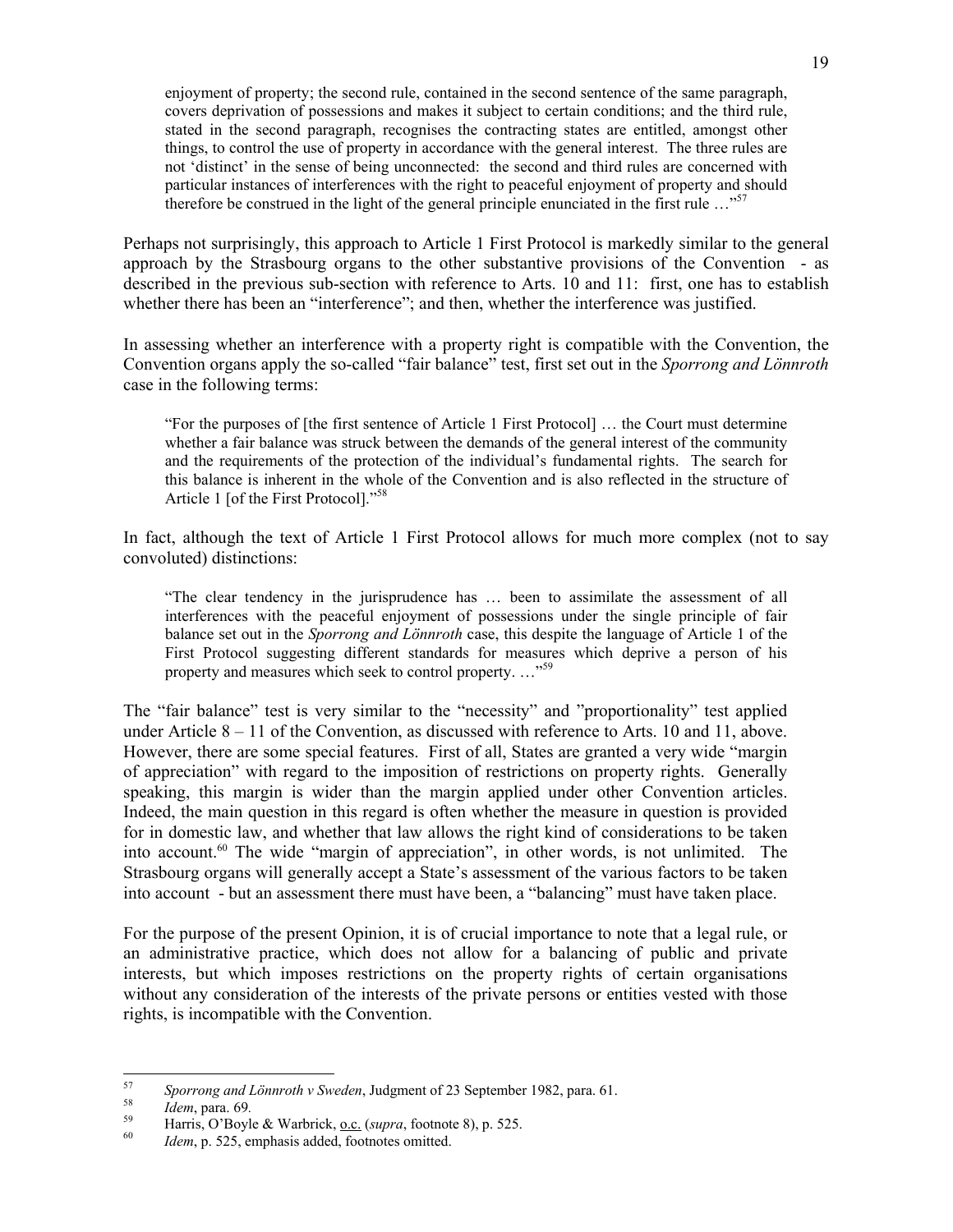#### **Procedural guarantees**

Moreover, and this brings us to the central issue in this part of our Opinion, the assessment by the national authorities of the need for an interference with a property right must be subject to procedural guarantees: there must be an avenue of appeal from the decision of a national authority to interfere with someone's property rights. While the procedural protection of rights is also a separate issue under the Convention, discussed with reference to the present case in the next subsection, it is important to note the particularly close link between the availability of such remedies and appeals over interferences with property rights and the question of whether or not the interference was justified:

"The applicants succeeded in the *Sporrong and Lönnroth* case because there was no procedure by which they could challenge the long-continued application of the expropriation permits which were blighting their property nor were they entitled to any compensation for the loss that this situation had brought about."<sup>61</sup>

By contrast:

"One of the factors which counted against the applicant in [the case of] *Katte Klitsche de la Grange v Italy* ... was that he had not used a procedure available to him."<sup>6</sup>

Often the "process" in question will involve the "determination of a civil right", in which case the procedure should comply with the requirements of Article 6(1) of the Convention, as further discussed in the next sub-section. We may add that in any case the process must, moreover, be "effective", as required by Art. 13 of the Convention, also discussed below.

As just noted, in particular as concerns Article 1 of the First Protocol, the European Court of Human Rights often includes the question of the procedural protection of a right in its assessment of whether the substance of that right is adequately ensured. Procedural issues can also relate closely to the so-called "margin of appreciation" doctrine. In particular, the Convention organs do not want to become a "fourth instance" ("quatrième instance") of appeal from national judicial decisions.<sup>63</sup> Basically, while the width of the margin of appreciation varies from case to case and context to context,<sup>64</sup> and while some matters are subjected to closer review than others, the Court will be loath to intervene with domestic decisions concerning the justification of interferences with Convention rights, if these decisions were reached or substantively reviewed in judicial proceedings in which all the relevant matters were fully considered and given their proper weight. Conversely, an absence of procedural protection will lend credence to a claim that an interference is not justified - or at least, the Respondent Government will find it difficult to show that the various interests were indeed carefully balanced.

Moreover, the Convention lays down express requirements concerning the procedural protection of the rights enshrined in it, in two ways. First of all, and at the most basic level, Article 13 stipulates that "everyone whose rights and freedoms as set forth in this Convention are violated shall have an effective remedy before a national authority". Secondly, Article 6(1) requires, more specifically, that "in the determination of his civil rights and obligations or on any criminal charge against him, everyone is entitled to a fair and public hearing within a reasonable time by an independent and impartial tribunal established by law."<sup>65</sup>

<sup>61</sup> 

Harris, O'Boyle & Warbrick, <u>o.c.</u> (*supra*, footnote 8), p. 526, emphasis added.<br> *dem*, p. 525, footnote 17, with reference to para. 46 of the judgment in the case mentioned, emphasis added.<br> *dem*, pp. 12 – 15.<br>
Cf. D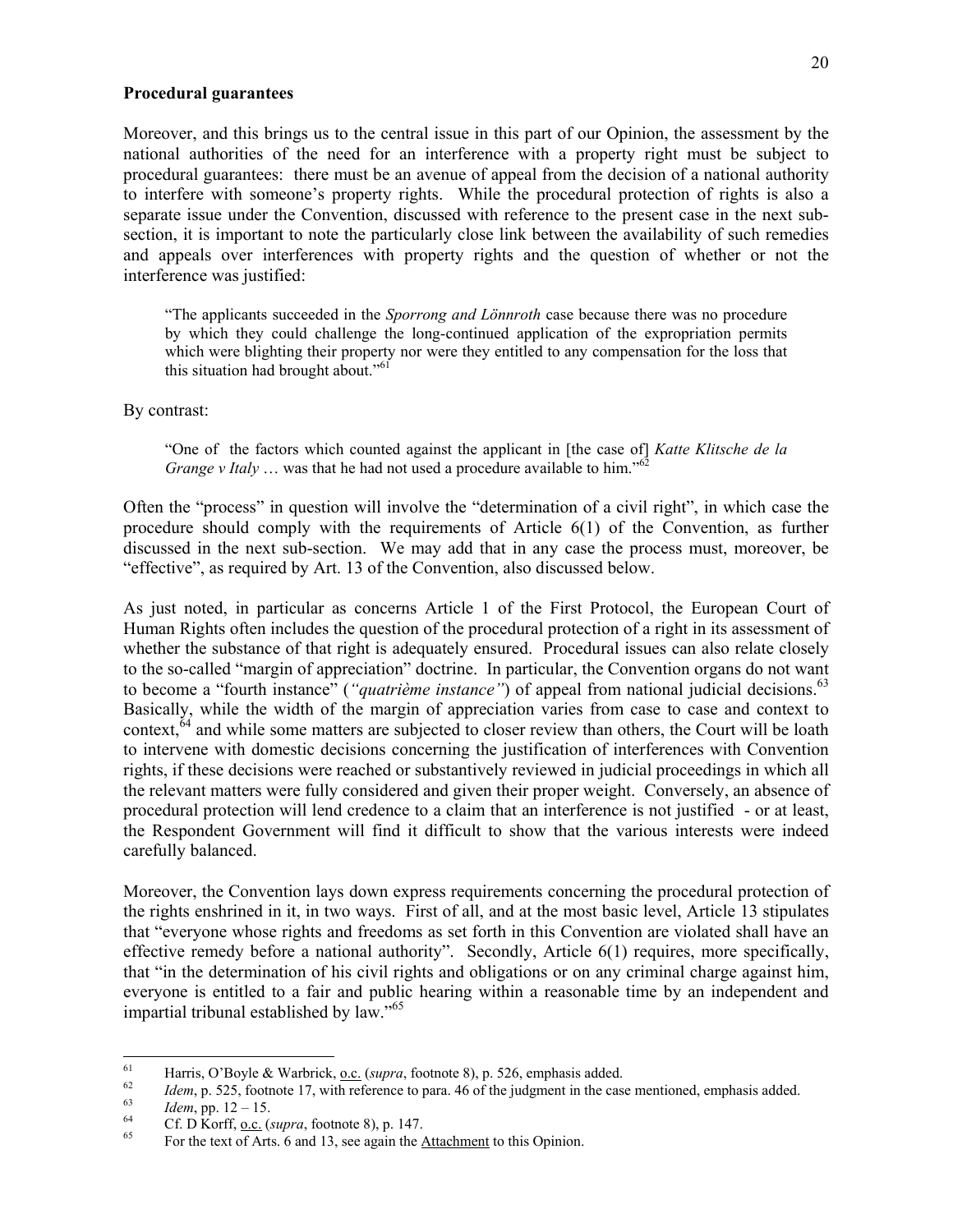To the extent that blacklisting of an organisation interferes with (indeed, effectively renders impossible) the exercise of the rights to freedom of association and expression of the organisation in question (as discussed above), the organisation is thus entitled to the procedural protection of Art. 13. The European Court of Human Rights has summarised the main principles it applies in this regard as follows:

"(a) where an individual has an arguable claim to be the victim of a violation of the rights set forth in the Convention, he should have a remedy before a national authority in order both to have his claim decided and, if appropriate, to obtain redress  $(\dots)$ ;

(b) the authority referred to in Article 13 may not necessarily be a judicial authority but, if it is not, its powers and the guarantees which it affords are relevant in determining whether the remedy before it is effective ( ... );

(c) although no single remedy may itself entirely satisfy the requirements of Article 13, the aggregate of remedies provided for under domestic law may do so ( ... );

(d) neither Article 13 nor the Convention in general lays down for the Contracting States any given manner for ensuring within their internal law the effective implementation of any of the provisions of the Convention - for example, by incorporating the Convention into domestic law  $(...).$ 

It follows from the last-mentioned principle that the application of Article 13 in a given case will depend upon the manner in which the Contracting State concerned has chosen to discharge its obligation under Article 1 directly to secure to anyone within its jurisdiction the rights and freedoms set out in section I ( $\dots$ )."<sup>66</sup>

The first principle is of particular importance; it includes a number of more specific requirements. First of all, it is clear that the Court considers a *judicial* remedy to be the best option. States should show why a judicial remedy is not made available. If a State does not provide a full judicial remedy, the alternative must be as close as possible to it; the remedy must have some of the crucial trappings of a court. The arbiters, if they are not judges, should at least be impartial and, if not granted full judicial independence, should still be manifestly free from influence by the executive. The procedure should be fair and allow a victim an effective opportunity to challenge the interference in question.

It also follows from the first principle that the authority in question must be able to review the substance of the case.<sup>67</sup> It must be able to review the legality and the necessity of any interference, to decide on the adequacy or otherwise of the reasoning underpinning the interference, and to review the factual basis for the interference.

As far as the present issue is concerned, this means in our opinion that the decision to include an organisation on a blacklist must be subject to full remedial proceedings: the organisation must be able to challenge the designation of it as a "terrorist organisation", and the factual basis for that designation, in effective and fair proceedings (preferably a court). The *dictum* of the Court in respect of Art. 6 (discussed below) that "a determination on questions of both fact and law cannot be displaced by the *ipse dixit* of the executive", in our view also applies to remedies under Art. 13.

<sup>66</sup> Silver and others v. the UK, Judgment of 25 March 1983, para. 113. References to other cases in which the principles mentioned were first adduced (indicated by brackets) omitted.

<sup>67</sup> Cf. *Vilvarajah v. the UK*, Judgment of 30 October 1991, para. 122: "[The effect of Art. 13] is thus to require the provision of a domestic remedy allowing the competent 'national authority' both to deal with the substance of the relevant Convention complaint and to grant appropriate relief."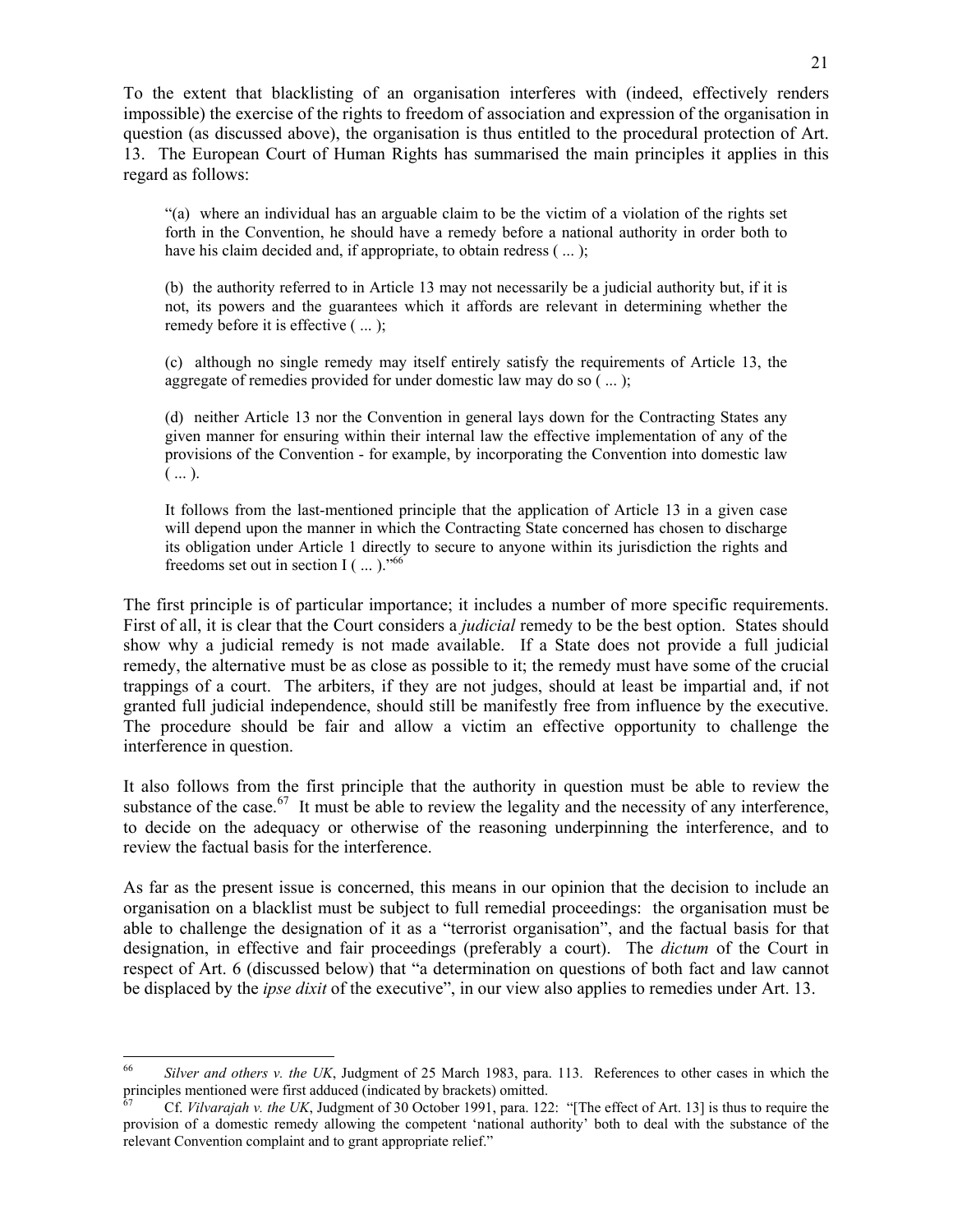Finally, the review body must be able to grant "appropriate relief":  $68$  its rulings should be binding on the State (subject to relevant appeal proceedings). A merely advisory body cannot provide an "effective remedy".

More importantly, any "deprivation of possessions" or "control [of] the use of property" by a State must be challengeable in judicial proceedings fully conforming to the "fair trial" requirements of Art. 6 ECHR. As Harris, O'Boyle and Warbrick put it, with reference to the case-law:

"… the right to a fair trial in Article 6 applies to the determination of 'civil rights and obligations'. This is a term with an autonomous Convention meaning that has been interpreted as including pecuniary rights. The coherence of the Convention as a whole demands that the autonomous concept of 'possessions' in Article 1 of the First Protocol be no less a category than the concept of pecuniary rights for the purposes of Article 6: the reasoning about the essence of the interest measured by its nature and importance to an individual should apply to its formal protection (Article 6(1)) and its substance (Article 1, First Protocol) alike. The minimum in each case is that the applicant shows that he is entitled to some real, if yet unattrributed, economic benefit."<sup>69</sup>

For the present case, it suffices that "freezing orders" undoubtedly affect the property rights, and thus the civil rights (*droits de caractère civil*), of the blacklisted organisations concerned - and that these must therefore be able to challenge such orders in proper courts, in full and fair judicial proceedings in which the relevant matters can be argued in substance.<sup>70</sup> Specifically, the courts must be regular courts, and the judges regular, independent and impartial judges; and the procedure must ensure "equality of arms" to the parties. $^{71}$ 

Crucially, moreover, in proceedings covered by Art. 6(1), the court must be able to address the full substance of the issue. In the present context, this means that the court must be able to assess the lawfulness (in a Convention sense), as well the factual basis and reasonableness of the designation of a particular organisation as "terrorist". Although certain modifications may be made to trial proceedings involving national security or terrorist matters, States can not fully "hide" the purported evidence in support of a freezing order behind the veil of national security or the need to protect sources or intelligence.<sup>72</sup>

This is made clear in the case of *Tinnelly & Sons Ltd. and others and McElduff and others v. the UK*<sup>73</sup> The case concerned decisions by the Northern Ireland Electricity Services (NIE) not to grant work to certain firms in the province on the basis of security considerations, and the limitations placed on the Fair Employment Agency's and the courts' reviews of these decisions. These limitations resulted from a certificate issued by the Secretary of State for Northern Ireland which, by law, constituted "conclusive evidence" of the fact that the refusal to grant the work was "done for the purpose of safeguarding national security or of protecting

<sup>68</sup>  $^{68}$  Cf. the quote in the previous footnote.

Harris, O'Boyle & Warbrick, <u>o.c.</u> (*supra*, footnote 8), p. 518, with reference, in particular, to the cases of *Feldbrugge v the Netherlands* and *Deumeland v FRG*, and to further academic opinion.<br><sup>70</sup> Note that it does not matter whether one qualifies the effect of a freezing order as "deprivation of possessions" or

<sup>&</sup>quot;control of property": as Harris, O'Boyle and Warbrick make clear in the passage quoted in the text, in either case, Art. 6(1) applies. At most, the difference could affect the question of proportionality, but even then the issue is the actual, practical effect of a freezing order on a particular organisation, rather than the formal classification of that effect.

Under Art. 15 ECHR, States can derogate from the right to a fair trial in a "public emergency threatening the life of the nation", but no State Party to the Convention has invoked this provision in relation to blacklisting. The UK has derogated from Art. 5 in order to allow detention without trial of foreign nationals suspected of involvement in terrorism, but it has not extended the derogation to Art. 1 First Protocol or Art. 6 in relation to civil trials.

In section 5, below, we will argue that the State can also not hide behind determinations of this kind made at the international level.

Judgment of 10 July 1998.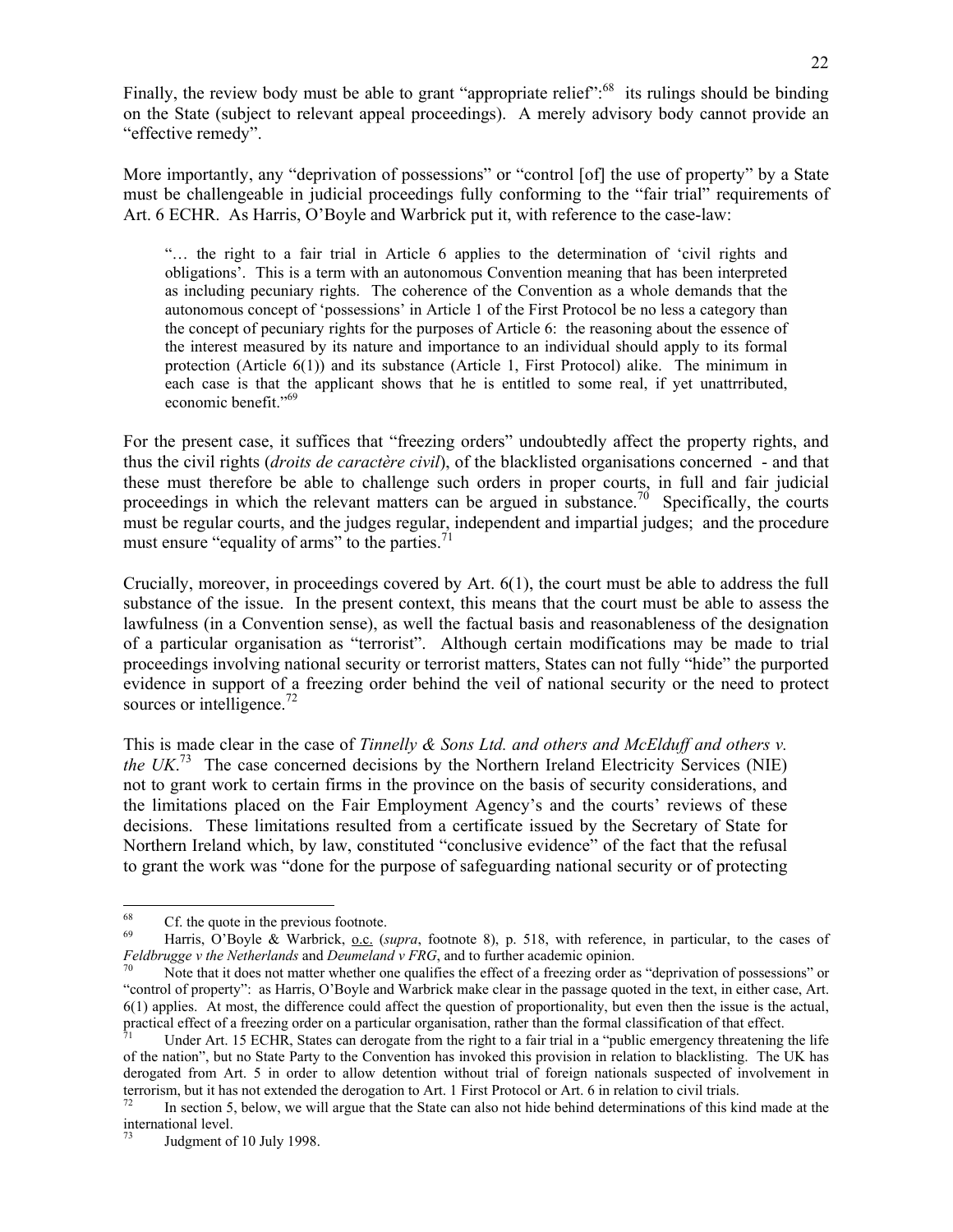public safety or public order". The Court found that that the issue by the Secretary of State of [conclusive] certificates constituted a disproportionate restriction on the applicants' right of access to a court or tribunal, and that there had been a breach of Article 6  $\S$  1 of the Convention. The detail of the Court's decision is well worth studying.

In our opinion, blacklisting an organisation and freezing its assets, without granting the organisation the right to challenge this blacklisting and freezing, in a court fully satisfying the requirements of Art. 6(1) ECHR, in proceedings in which the factual and legal basis for the blacklisting and freezing is properly and fully, judicially examined, violates the right of access to court as guaranteed by that provision of the Convention.

## **The Council of Europe** *Guidelines on Human Rights and the Fight Against Terrorism*

Before ending this section on the requirements of the European Convention on Human Rights, it is useful to point out that these requirements are clearly and expressly reflected in the Council of Europe *Guidelines of the Committee of Ministers on Human Rights and the Fight Against Terrorism*, 74 already mentioned.

First of all, in line with the remark of the Court that safeguarding national security concerns need not involve a denial of justice, the Committee of Ministers:

"[recalls] that it is not only possible, but also absolutely necessary, to fight terrorism while respecting human rights, the rule of law and, where applicable, international humanitarian law;" and

"[reaffirms] states' obligation to respect, in their fight against terrorism, the international instruments for the protection of human rights and, for the member states in particular, the Convention for the protection of Human Rights and Fundamental Freedoms [i.e. the ECHR] and the case-law of the European Court of Human Rights"

(Preambles (d) and (i))

More specifically, the Guidelines stipulate the following basic principles of direct relevance to this Opinion: $75$ 

#### II **Prohibition of arbitrariness**

All measures taken by states to fight terrorism must respect human rights and the principle of the rule of law, while excluding any form of arbitrariness, as well as any discriminatory or racist treatment, and must be subject to appropriate supervision.

#### III **Lawfulness of anti-terrorist measures**

1. All measures taken by states to combat terrorism must be lawful.

<sup>74</sup> Appendix 3 to the Decisions of the Committee of Ministers, adopted at their  $804<sup>th</sup>$  meeting on 11 July 2002, CM/Del/Dec(2002)804 of 15 July 2002, https://wcm.coe.int/ViewDoc.jsp?id=296009&Lang=en.<br><sup>75</sup> The Guidelines also contain a paragraph (Paragraph XV) concerning derogations for "[w]hen the fight against

terrorism takes place in a situation of war or public emergency which threatens the life of the nation", i.e. for when Art. 15 of the Convention applies (and is formally invoked: the Guidelines expressly note the duty to notify the competent authorities [in the case of the Convention, the Secretary-General of the Council of Europe - DK]). However, as noted in footnote 30, above, we are considering the current situation, in which organisations are blacklisted but in which Art. 15 has not been invoked (or at least, as concerns the UK, not in respect of Art. 1 First Protocol and Art. 6 of the Convention).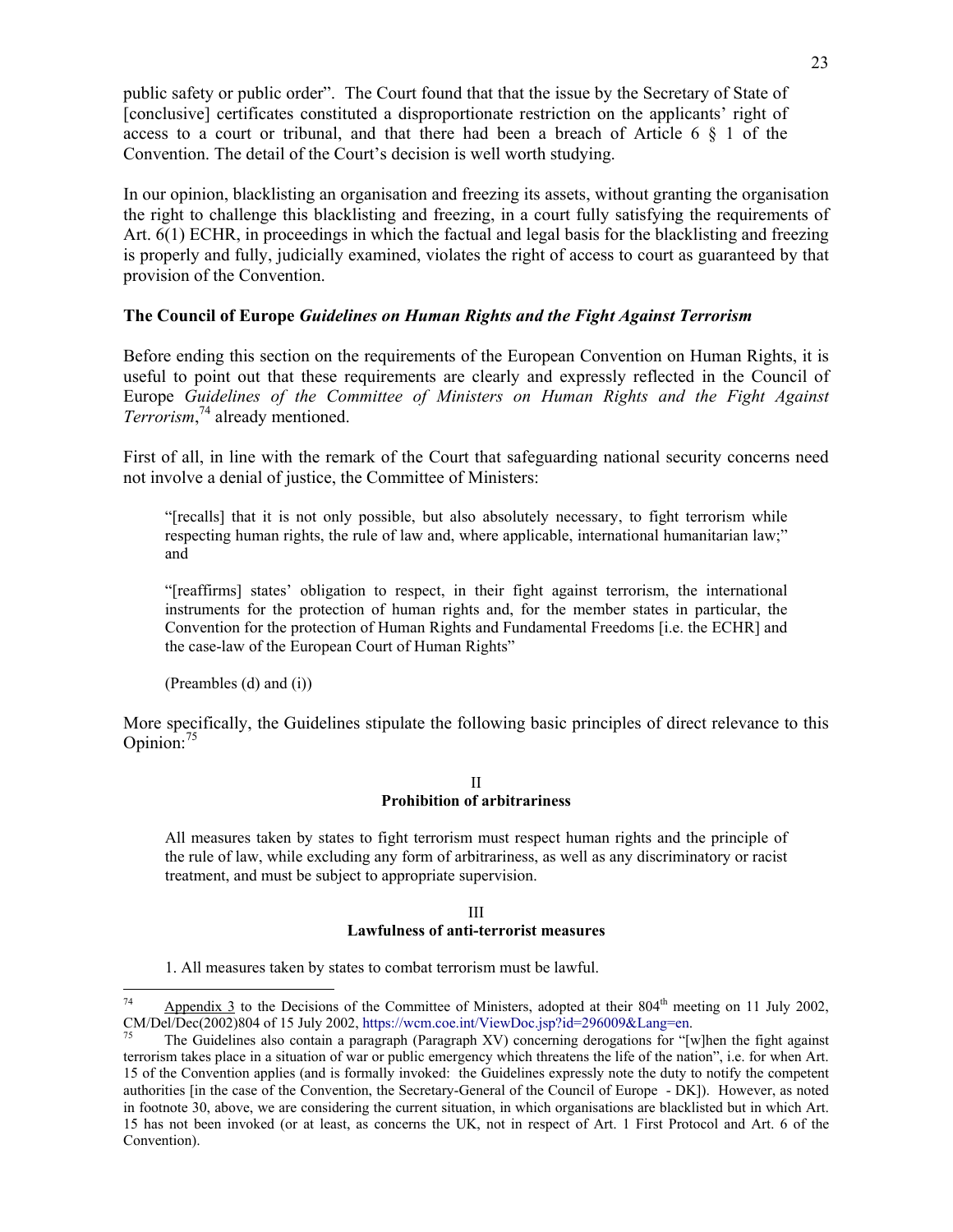2. When a measure restricts human rights, restrictions must be defined as precisely as possible and be necessary and proportionate to the aim pursued.

#### XIV

#### **Right to property**

The use of the property of persons or organisations suspected of terrorist activities may be suspended or limited, notably by such measures as freezing orders or seizures, by the relevant authorities. The owners of the property have the possibility to challenge the lawfulness of such a decision before a court.

These principles clearly echo the Convention and the case-law of the European Court of Human Rights in relation both to the substantive articles (Arts. 10 and 11 of the Convention and Art. 1 of the First Protocol) and the articles requiring procedural protection (Art. 6 and 13 of the Convention), discussed above. In particular, they recall the requirements relating to "law" which seek to counter arbitrariness, and those requiring that all restrictions on fundamental rights are "necessary" and "proportionate" to a clearly-defined "legitimate aim". They also expressly affirm that it must be possible to challenge freezing before a court.

#### **The applicability of the Convention standards and -procedures to international blacklists**

As noted in the first part of this Opinion, the freezing orders and other measures imposed on the PMOI were issued not on the mere whim of national governments, but in response to - indeed, those governments would argue, in fulfilling a duty to implement - resolutions of the Security Council and Common Positions adopted by the EU Council. The first question that arises is whether this affects the application of the standards derived from the European Convention on Human Rights, set out in the previous section. A second issue is who should apply those standards: national courts, the European Court of Justice in Luxembourg, and/or the European Court of Human Rights in Strasbourg, and in what kind of proceedings?

It is important to keep these matters clearly separated and we will therefore discuss them separately below. As to the possible policy choices this leaves affected organisations in general, and the PMOI in particular, we will address those in the final section (section 5) of this part of our opinion.

On the first point, the answer is absolutely clear: the Convention requirements, set out above, apply to the blacklisting of organisations and the issuing of freezing orders by Member States of the EU, irrespective of the fact that (those States would argue) they were required to do so by virtue of the Common Positions and the UN Security Council Resolutions. No-one - not the European Commission, nor as far as we know any of the EU Member States - disputes this point.

To the extent that some argue that the Strasbourg Court should decline jurisdiction in some matters dealt with under EC- or EU law (as discussed under the next heading), they do so on the basis that (they claim) the EC/EU system provides "equivalent protection" to the Convention because the Convention is, effectively, part of the Community- and Union legal orders. They accept that the standards of the Convention, as developed by the European Court of Human Rights, must be respected by the EC/EU institutions and the Member States when acting in the implementation of EC- or EU law and, where relevant, applied in full by European Court of Justice (including the Court of First Instance).

An organisation such as PMOI is thus without doubt entitled to be treated, by the EC, the EU, and the Member States, in full accordance with the standards we have adduced. The only complication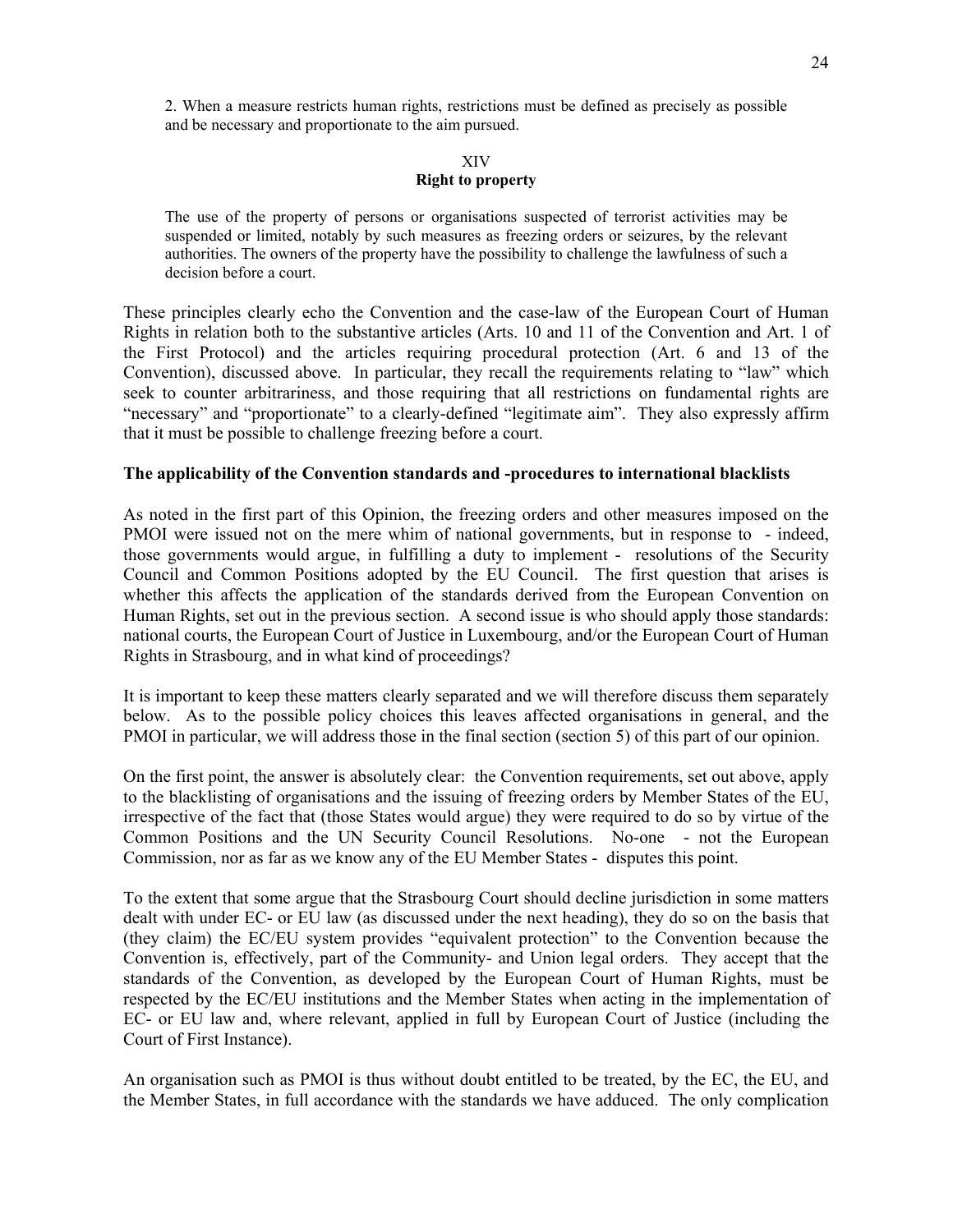that arises - and it is a serious complication, albeit not one of principle - is who has jurisdiction in this regard.

### **Jurisdiction of the national courts of the EU Member States**

We have shown that the Convention requires that there be a judicial process in the States that are Party to the Convention in which the blacklisting of an organisation and the freezing of its assets can be challenged, and that such proceedings must not just offer some marginal review of the legality and necessity of these measures, but must address both the question of whether the rules on which the measures are based are "law" in the Convention sense (i.e. not too vague and open to arbitrary use, as we feel they are), and the underlying factual reasons for these measures. It is clear from the *Tinelly* judgment that States can (by law) modify the normal judicial process to take account of the special features of terrorism - but such modification must be proportionate to the aims served and, crucially, they may not "restrict or reduce the access [to a proper judicial process] left to the individual [or organisations] in such a way or to such an extent that the very essence of the right is impaired." (para. 73).

In some countries, such as the UK, the State has provided a specific remedy - *in casu*, the Proscribed Organisations Appeals Commission (POAC), established by the *Terrorism Act 2000*. In other countries, organisations may be able to turn to the ordinary courts (which will often be the ordinary administrative courts).

There are two issues here. First of all, if the avenue of redress provided is not the normal, full judicial process (as in the UK, which leaves these matters to POAC, subject to review by the ordinary courts), the question arises of whether the departures from the normal rules of judicial review of executive decisions are proportionate to the aim of protecting national security/fighting terrorism. Doubts could be raised, in particular, about the independence and impartiality of the adjudicators. The second issue can arise both in respect of proceedings in special commissions and in the ordinary (administrative or other) courts. This is that the review performed by the tribunal in question is only marginal, and (largely) leaves untested the assertions (*ipse dixites*) of the executive. This could occur on two grounds. It can be that a national tribunal or court feels that it cannot look behind the reasons for the measures because they are required by a binding Common Position (and/or Security Council Resolutions). Or it can be that such bodies give excessive credence to such assertions by the executive because the matters touch on national security and terrorism.

The latter is exactly what happened in the case in which the PMOI sought to challenge the fact that it was designated as a "foreign terrorist organzation" by the US Secretary of State under Section 302 of the *Antiterrorism and Effective Death Penalty Act* (AEDPA). In that case, the US (Federal) Court of Appeals denied the petitions for judicial review because it felt it could not examine the factual basis for the Secretary of State's designation:

"At this point in a judicial opinion, appellate courts often lay out the 'facts.' We will not, cannot, do so in these cases. What follows in the next two subsections may or may not be the facts. The information recited is certainly not evidence of the sort that would normally be received in court. It is instead material the Secretary of State compiled as a record, from surces named and unnamed, the accuracy of which we have no way of evaluating.

...

We reach no judgment whatsoever regarding whether the material before the Secretary is or is not true ... [T]he record consists entirely of hearsay, none of it was subjected to adversary testing, and there was no opportunity for counter-evidence by the organizations affected. [The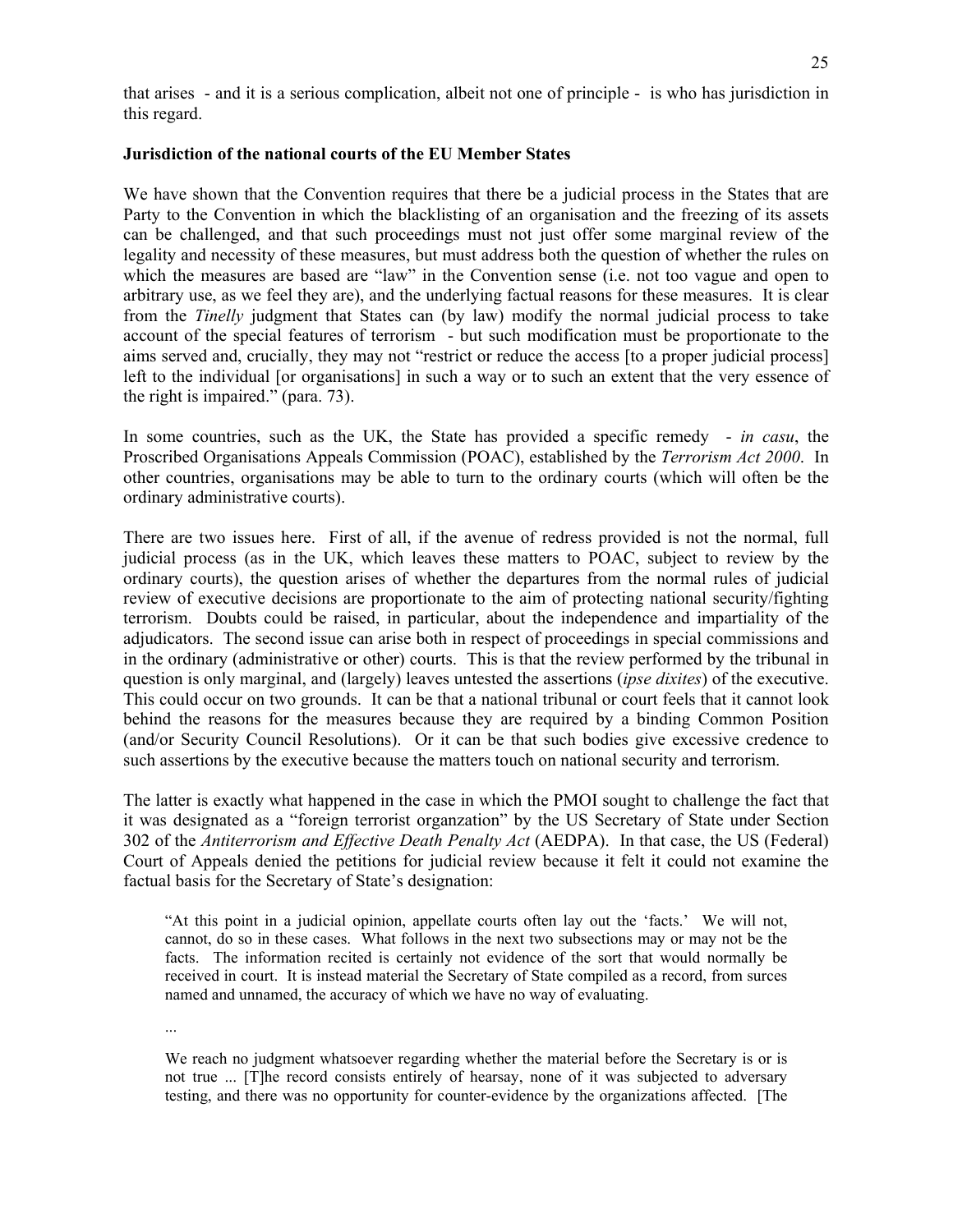Secretary of State's] conclusion might be mistaken, but that depends on the quality of the information in the reports she received - something we have no way of judging.<sup> $5\%$ </sup>

We submit that, by contrast to the position taken by the US Court of Appeals, in Europe the Convention demands that national courts (or if needs be and if provided for by law, special, but still judicial, tribunals or commissions) *do* examine the "law" and the underlying facts. In our view, in EU Member States in which the Convention is directly applicable (which is almost all of them), and especially in those in which the Convention is accorded constitutional, quasi-constitutional or even supra-constitutional status (as in the Netherlands and some other countries), and in countries in which the national constitution provides for similarly strong judicial protection against executive *diktat* (such as Germany, where there is also historical judicial opposition to the idea that the EC or the EU can override the national constitutional requirements), the blacklisting and freezing orders issued under the EU Common Positions should be challenged vigourously in domestic courts (tribunals or commissions) on the basis that they contravene the Convention standards discussed above, and in particular the requirement of "law" and non-arbitrariness.

If a national court were to refuse to apply these Convention standards, and adopted a minimalist approach on the US Court of Appeals lines, or decline jurisdiction in the matter altogether, that in itself would be a violation of Art. 6(1) by the States in which this occured (it being an undisputed fact that States are responsible for violations of their Convention obligations even if these arise out of actions of their courts or judges over which the governments of those States have no control).

As discussed under the next heading, in our opinion this would open the possibility for a challenge of such rulings, and thus of the blacklisting and freezing orders, to the European Court of Human Rights under Art. 34 of the Convention.

### **Jurisdiction of the European Court of Human Rights**

The simple answer to the second question, whether the European Court has jurisdiction to assess the blacklisting of organisations and the freezing of their assets under the Convention, even though that blacklisting and freezing is required by an EU Common Position, is "Yes". Specifically, the Court held in the *Matthews* case that States Party to the Convention remain responsible for guaranteeing the rights in the Convention even when they have (voluntarily) transferred competence for the relevant matter to an international organisation, *in casu* the EU, by treaty.<sup>77</sup> To do otherwise would create a clear "escape hole" from the Convention which the Court is not prepared to accept: it recalled its *dictum* (repeated in several cases) that "the Convention is intended to guarantee rights that are not theoretical or illusory, but practical and effective.<sup> $78$ </sup> In implementing even a binding Common Position (such as the one on Specific Measures), States must still put their Convention obligations first. Furthermore, the Court held in that case that it had jurisdiction in the matter.

We submit that the same applies here: that the only body that can ultimately determine whether a measure adopted by a State Party to the Convention (on its own motion or because of its EC- or EU obligations) is in accordance with the Convention, and/or whether the State provides for appropriate (Convention-conform) procedural protection in the relevant matter, is the European Court of Human Rights.

<sup>76</sup> *People's Mojahedin Organization of Iran v. United States Department of State*, 182 F.3d 17, U.S. Court of Appeals, D.C. District, June 25, 1999, quoted in Derek P. Jinks' note on the case in 94 AJIL 396 (2000). The Court's decision rested to a large extent on a distinction it made between "substantial support" and "substantial evidence": since the former term was used, the Court felt it had little or no room for judicial review. Jinks is highly critical of this view and calls the case a "squandered" opportunity.

<sup>77</sup>*Matthews v. the UK*, Judgment of 18 February 1999. See in particular paras. 34 – 35. 78 *Idem*, para. 34.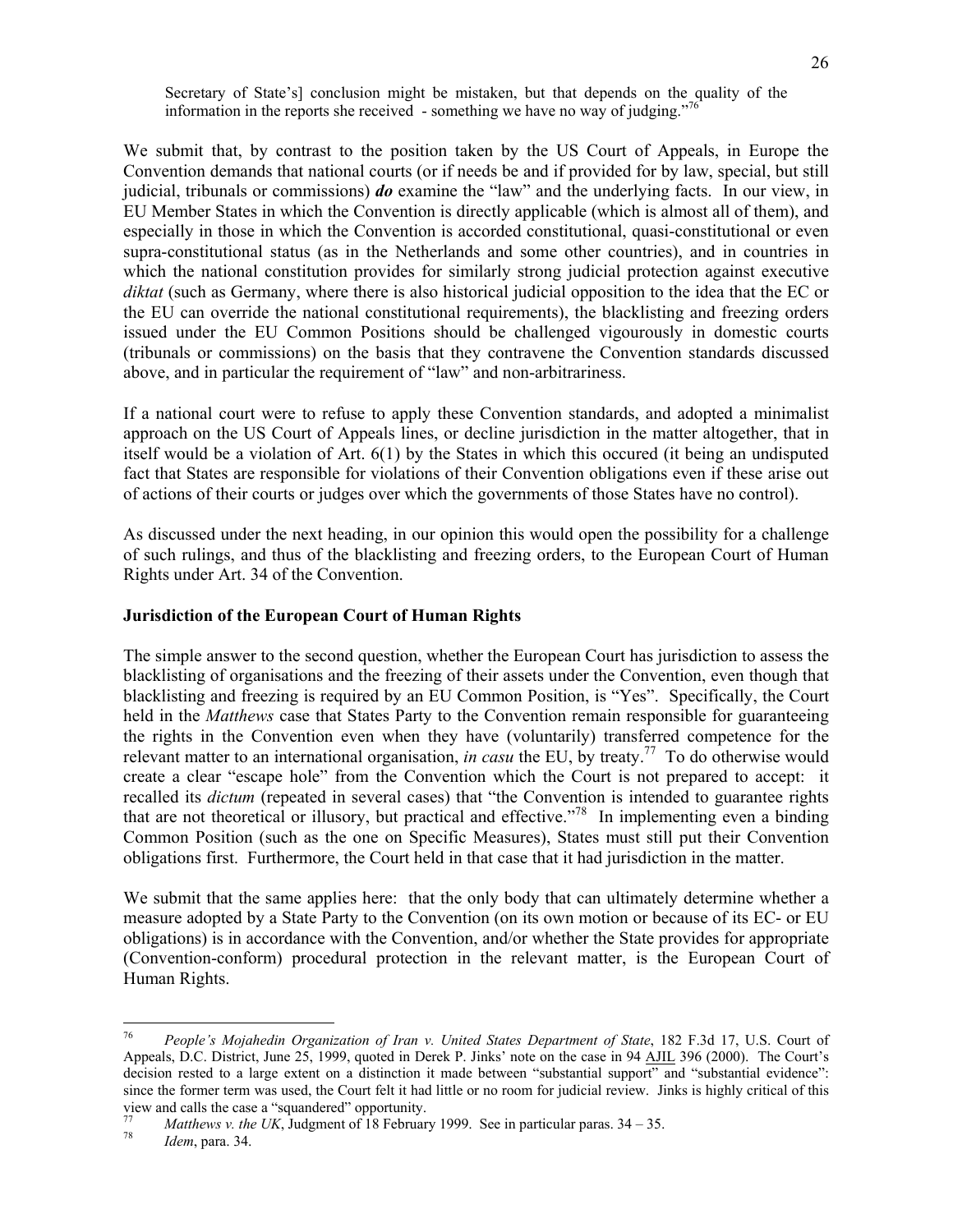The Legal Service of the Commission of the European Communities argued against this view in a third-party intervention in a case still pending before the European Court of Human Rights, the case of *Bosphorus Airways v. Ireland*. 79 This case concerns the impounding of an aircraft on the basis of a binding EC Council Regulation implementing an equally binding Security Council Resolution, and thus raises similar issues to the ones discussed in this Opinion. In its submission, the Commission rejected the idea that the Strasbourg Court should have jurisdiction in this matter. It claimed that "equivalent protection" to the Convention standards is ensured in the Community- and Union legal orders, and that the European Court of Justice "takes over the substantive standards of the Convention, as minimum standards, *as they are*, without reservation and following closely the case-law of [the European Court of Human Rights]."<sup>80</sup> The European Court of Justice therefore (in the Commission's view) ensures in effect the same as the European Court of Human Rights would:

"'[e]quivalent protection' is a concept relating to the *means* of control, *not* to its *result*."<sup>81</sup>

The Commission therefore believes that:

"[T]he member States of the European Community are responsible for acts of Community institutions and in particular for he procedure followed in the ECJ [only] in the sense that they must ensure that provision is made for equivalent protection of fundamental rights in that court. So long as such protection exists *in general* ... the Member States cannot be held responsible in individual cases for such acts, and in particular not for the manner in which the ECJ assesses and decides issues of fundamental rights in individual cases."<sup>82</sup>

We emphatically reject this line of argument. The fallacy of it can be easily demonstrated by hypothetically replacing the ECJ with national courts that may be called upon to rule on fundamental rights in general, and the application of Convention standards in particular, including national highest or constitutional courts. These too generally "take over the substantive standards of the Convention, as minimum standards, *as they are*, without reserve and following closely the case law of [the European Court of Human Rights]." Yet no-one argues that individuals or entities should not be able to take their cases to Strasbourg because these domestic courts already ensure the required result "in general". The latter qualification furthermore gives the game away: the Luxembourg Court does *not* always fully apply the Convention standards, and of course especially may not always know how to apply the Convention standards on issues which have not been fully clarified in the Strasbourg case-law. There have been several cases in which rulings of the Luxembourg Court have fallen short of subsequent judgments by the Strasbourg Court. There is also a matter of principle at stake: as we said earlier, only the European Court of Human Rights can be the final judge on how to apply the European convention on Human Rights.

Our arguments have particular force with regard to second- and third-pillar EU matters (although we submit the principle also applies to the first pillar of the EU). As the European Court of Human Rights said in its admissibility decision in the *Segi* case:<sup>83</sup>

"The Union's actions in the field of the CFSP and JHA have a strongly intergovernmental character. The instruments through which the CFSP is mediated are joint actions and common positions.

<sup>79</sup>  $^{79}$  Case No. 45036/98, Admissibility Decision of 13 September 2001.

<sup>80</sup> Commission of the European Communities' Legal Service, Written Observations ... in Case no. 45036/98 Bosphorus Airways v Ireland, JURM(2004)6026, Brussels, 30.06.2004, para. 23.<br> *idem*, original italics, with reference to Tulkens and Callewaert.<br> *sa idem*, para. 35; "[only]" added, "however" omitted and replaced by do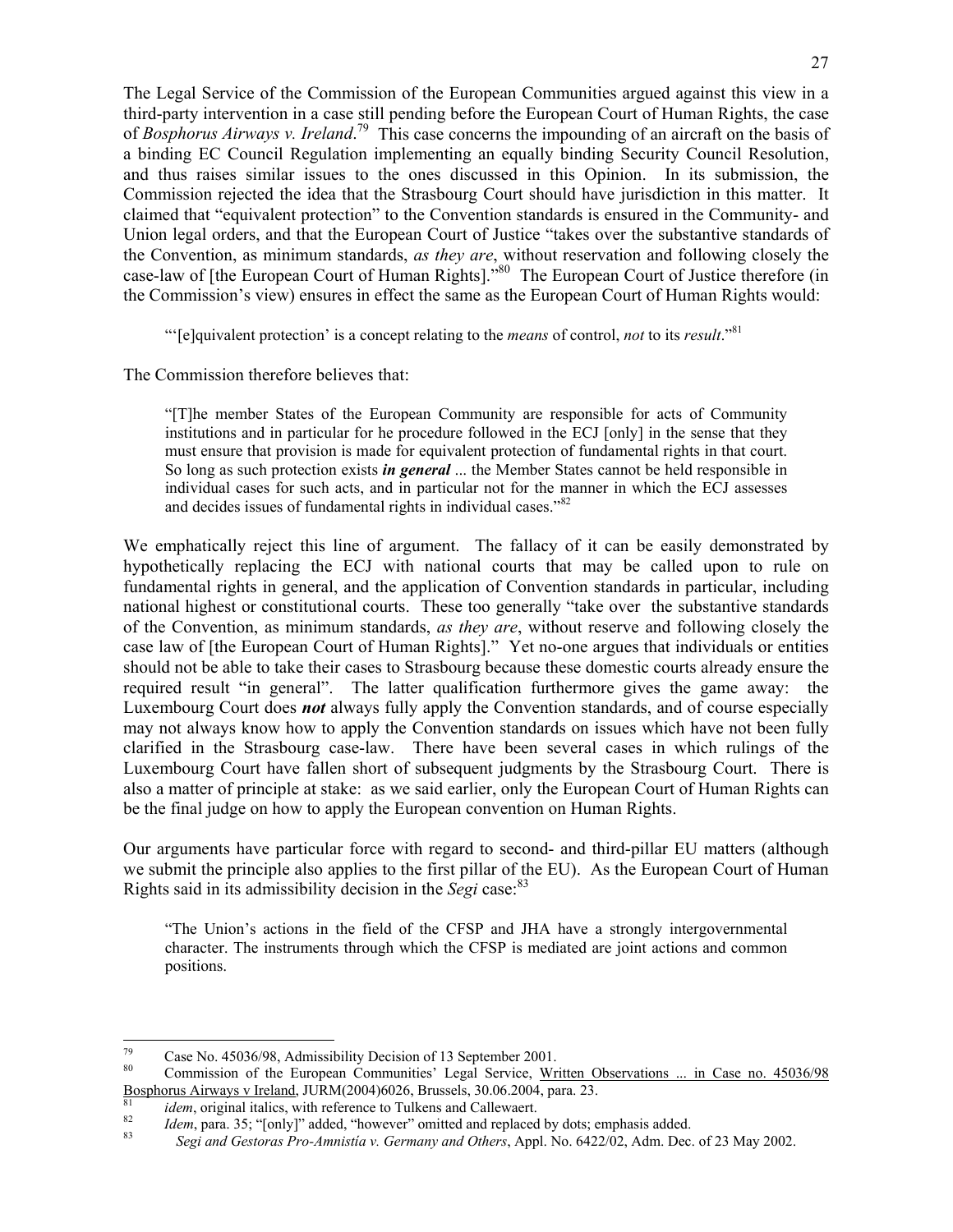Common positions … are therefore not directly applicable, as such, in the member States, and their implementation requires the adoption by each member State of concrete domestic provisions in the appropriate legal form.

Decisions taken by the States' representatives under the CFSP are not subject to judicial review within the European Union, since by virtue of Article 46 of the EU Treaty the Court of Justice of the European Communities is not empowered to review the lawfulness of decisions taken in the field of the CFSP.

A Justice and Home Affairs issue may not be referred to the Court of Justice except in the form of a request for a preliminary ruling under the conditions laid down in Article 35 of the EU Treaty."

### (p. 4, under the heading "*Legal nature and judicial review of common positions*")

To argue in such a context that the ECJ offers "equivalent protection" to the Strasbourg Court in terms of both substance and effective redress is, we submit, misleading at least.

We believe that the same can be said with regard to the Security Council Resolutions, even though they were adopted under Chapter VII of the Charter. They may be binding in terms of that instrument (which is of course also a treaty), but that can again not absolve a State from complying with its Convention obligations. We feel this view is supported by the fact that the right to a remedy is equally enshrined in Art. 2(3) of the main human rights treaty of the United Nations, the *International Covenant on Civil and Political Rights*, in terms similar to the ones used in the Convention. In particular, we submit that it cannot have been the intention of the Security Council to set aside this basic principle of the rule of law, and that, if that had been intended, the Security Council would be acting *ultra vires*. *A fortiori*, we submit that the UN Charter cannot be read in such a way as to preclude jurisdiction by the most advanced judicial system of human rights protection in the world simply because a matter was decided by the Security Council (in what is, moreover, a highly political process).

In our opinion, the European Court has full jurisdiction to assess the compatability with the Convention of blacklists and freezing orders issued by European States, irrespective of the legal basis of such measures.

There is of course one qualification to this: the Court cannot adjudicate on a matter until and unless an applicant has exhausted all (available and effective) "domestic remedies" (Art. 35(1) ECHR), except in cases of an "administrative practice" against which national remedies are presumed to be ineffective. This reinforces our conclusion in the previous sub-section, that domestic remedies should be used urgently and forcefully.

One question remains, however. This is whether the EC/EU legal rules provide blacklisted organisations and individuals with an effective remedy, or indeed perhaps several effective remedies, against the blacklisting, and if so, whether this remedy (or these remedies) are "domestic remedies" in the sense of Art. 35 ECHR. We will therefore now briefly examine those remedies, and set out our conclusions on this question thereafter.

## **Jurisdiction of the European Court of Justice and the Court of First Instance**

The main theoretical avenues of redress for an organisation affected by the Common Position on Specific Measures (2001/931/CFSP) and Council Regulation 2580/2001 are set out by Cameron, with comment as to their actual availability in practice, as follows (with some notes added, as indicated):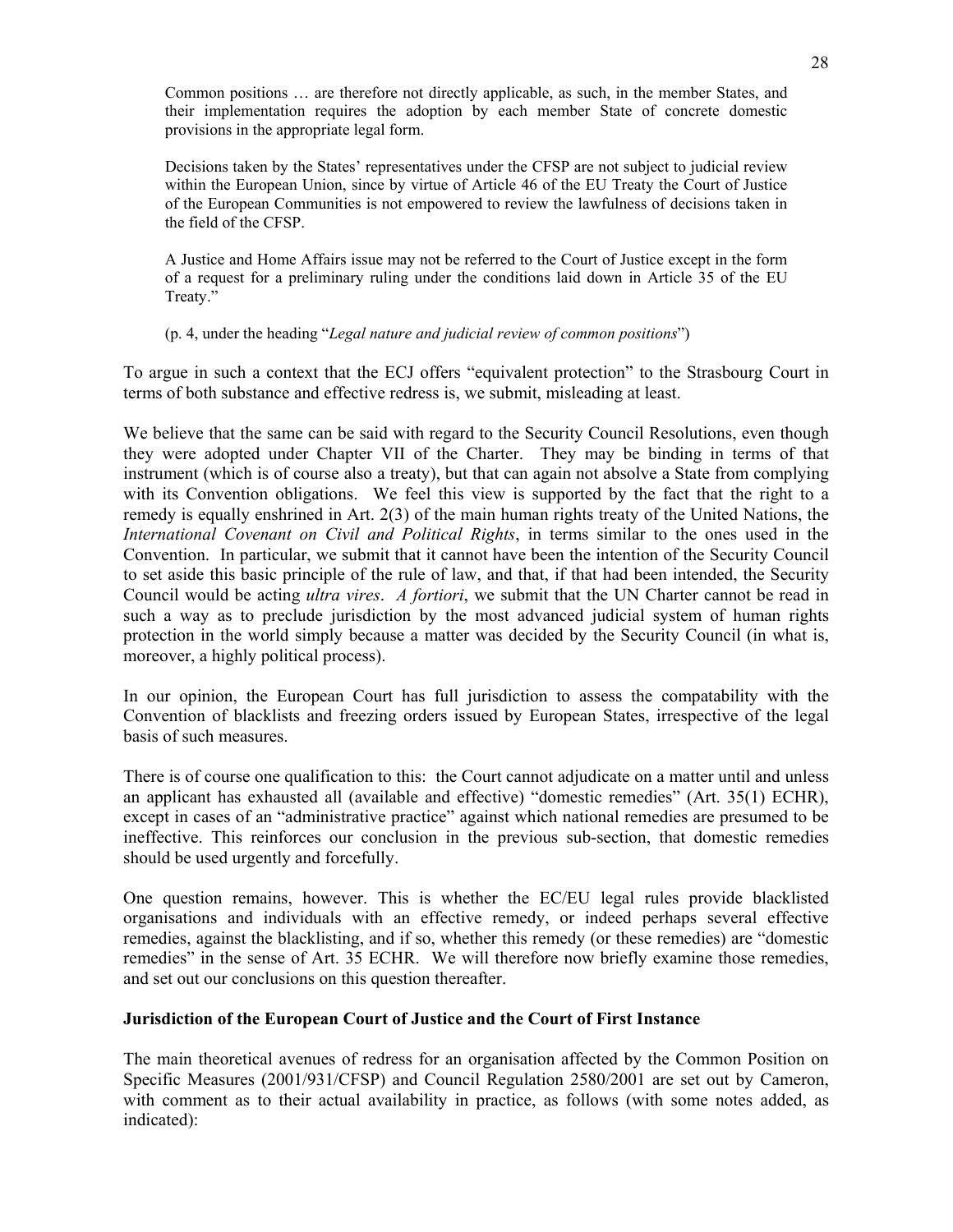"Neither the Common Position on Specific Measures nor Regulation 2580 make any provision for remedies available for the *incorrect* freezing of assets as a result of erroneously being included in the relevant lists. Thus, it is necessary to examine whether general principles of EU/EC law provide legal remedies. There are two methods formally available at the EU level [and several other avenues are conceivably open which commence with national litigation.]<sup>84</sup>

First, a Council decision can be challenged by an annulment action according to Article 230 TEC. The procedural problem of standing usually encountered by 'non-privileged' claimants does not arise in the case of challenges to decisions which are addressed to the claimants.<sup>85</sup>

An alternative (or additional) route of legal recourse against incorrect freezing of assets might lie in the extra-contractual liability avenue opened by Article 288 EC. According to this provision damages may be sought from the Community institutions if there is harm as a result of their unlawful acts. The unlawful act for EU external blacklisted people and groups would be the freezing of their assets, whereas EU internal blacklisted people and groups would probably only be able to complain about damage to reputation.<sup>86</sup>

There are two pending applications before the Court of First Instance (CFI) regarding the antiterrorist blacklisting of the PKK, based on these two articles. $87$ 

... 88

A fourth method of challenging, which is also rather unlikely in practice is where a blacklisted 'EU external' person or entity has assets (for example, a bank account) within an EU state. These assets are now frozen. It is possible that the person or entity might bring an action under national law for breach of national law (for example, contract law) against the entity (the bank) for refusing to allow access to the asset (the account). The bank in turn will defend its action by reference to the regulation. The national court would than have to decide the issue of the lawfulness of the regulation, in turn (usually) requiring a request to the ECJ for a preliminary ruling under Article 234.

<sup>...</sup> 

<sup>84</sup> Words in square brackets added. Cameron's numbering of various avenues is somewhat confusing unless one is aware of what is said in that clarification. [DK]

Note that the CFI has in any case recently held, in a case concerning the application of general measures in a Council Regulation to a specific applicant, that: "*the strict interpretation, applied until now, of the notion of a person individually concerned according to the fourth paragraph of Article 230 EC, must be reconsidered. ... [i]n order to ensure effective judicial protection for individuals, a natural or legal person is to be regarded as individually concerned by a Community measure of general application that concerns him directly if the measure in question affects his legal position, in a manner which is both definite and immediate, by restricting his rights or by imposing obligations on him. The number and position of other persons who are likewise affected by the measure, or who may be so, are of no relevance in that regard*.": *Jégo-Quéré et Cie SA v. the Commission*, Case No. T-177/01, judgment (on admissibility) of 3 May 2002, paras. 50 – 51. The issues of substance (merits) are still pending before the CFI. [DK]<br><sup>86</sup> The text in square brackets is taken from a footnote in Cameron's text in this place. [DK]<br><sup>87</sup> Se

<sup>87</sup> See the Sison application, [Case T-47/03 R: *Jose Maria Sison v. Council of the EU*, [2003] OJ C 101/41] and *Osman Ocalan on behalf of Kurdistan Workers Party (PKK) and Serif Vanly on behalf of Kurdistan National Congress v Council of the European Union*, Case T-229/02 regarding Council Decision 2002/334 of 2 May 2002 and the further implementing decision of 17 June 2002. ... [original footnote; reference for the Sison case added; further references to Al-Qaida sanctions cases omitted].

Cameron here discusses a "third method of challenging", in which an organisation would challenge under national law the decision of the 'competent national authority' involved in the drawing up of the blacklist. However, as he points out, once a list has been adopted at EU level, even a succesful challenge of this kind at the national level "will not lead automatically to the Council decision being declared invalid. As unanimous consent is necessary to get onto the list, unanimous consent is necessary to get off it again." (p. 244). This is therefore not an "effective remedy" in the ECHR sense. [DK]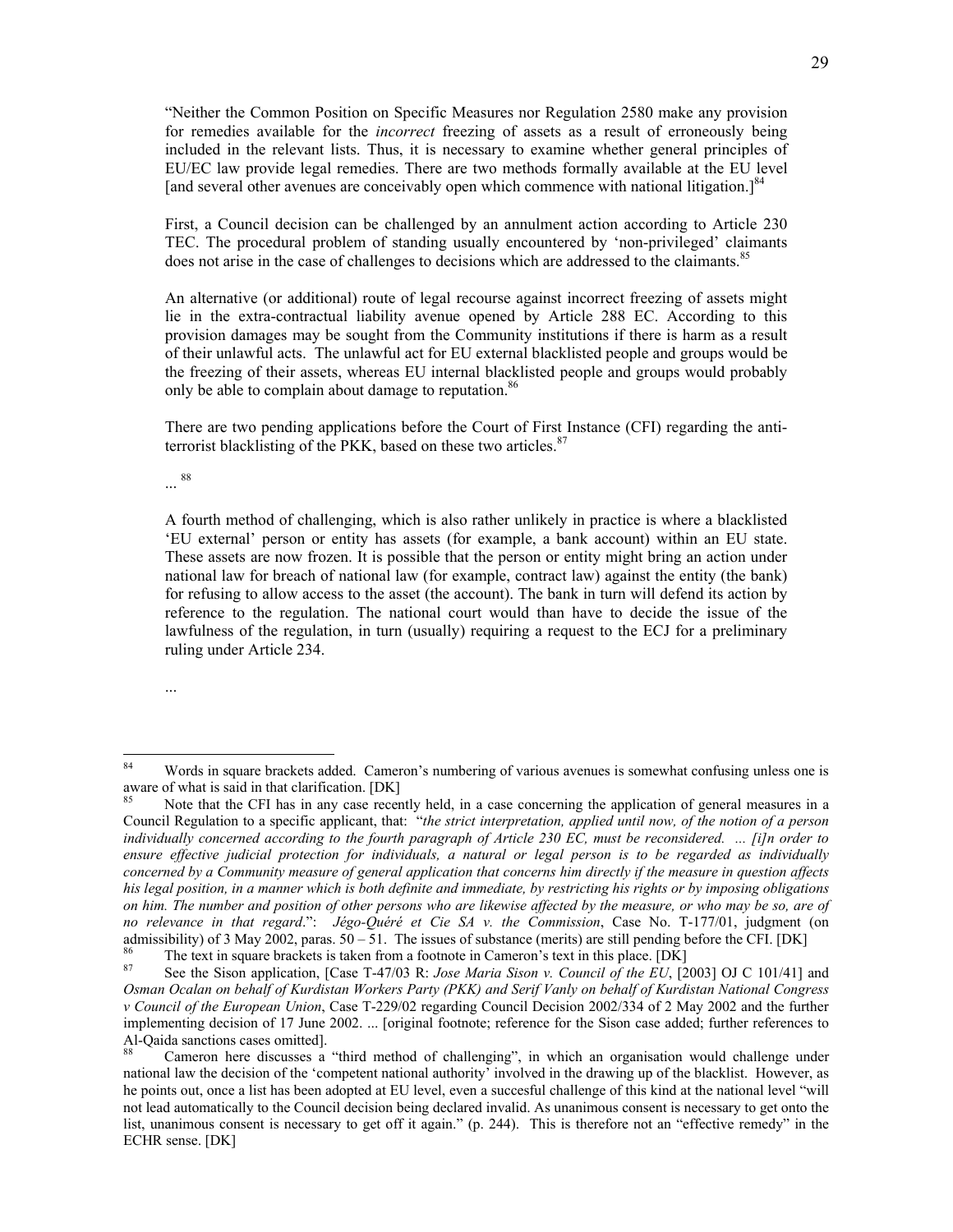Thirdly,<sup>89</sup> it is possible to argue before the CFI on the basis of the Borelli principle that the Council decision is invalid because there is no *valid and correct decision* by a national *competent* authority *justifying* a blacklisting. Under EC case law, national decisions must be motivated by reference to objective and reviewable criteria, including where this is relevant, expert opinions and recommendations.<sup>90</sup> Alternatively, one can challenge whether the considerations by the Council justifying the blacklisting decision are *reasonable* and *proportional*.

Fourthly and finally, one can argue that the preparatory decisions of the competent national authority and/or the Council decision violate fundamental rights. Even though the Charter on Fundamental Rights<sup>91</sup> does not (yet) have a binding legal status, according to the wellestablished case-law of the ECJ and Article 6 TEU, the EC is bound to respect fundamental rights, as guaranteed by the ECHR and as they result from the constitutional traditions common to the Member States, as general principles of Community law.<sup>92</sup>"

(Iain Cameron, *o.c.*, [footnote 2, above], pp. 243 – 246, original italics)

Cameron notes that:

"[W]here, as is likely, there is no realistic means of challenging the decision of the national 'competent authority' [especially once a Common Position has been adopted],<sup>93</sup> then it is the Council decision which must be challenged. And (outside of the context of interim proceedings), the principle of supremacy of EC law requires challenging the Council decision at the EC level, that is, before the CFI." (p. 248)

In effect, for external (not EU-based) groups - such as the PMOI - the Court of First Instance is the *only* avenue of judicial redress they have outside the Convention system.<sup>94</sup>

Cameron clearly doubts whether the CFI, or the full ECJ for that matter, can be an effective court in this respect. He feels that:

"a proper level of judicial control - proper in the sense of the requirements set by ECtHR case law - would require looking at the reliability of such intelligence material and the appropriateness/proportionality of the discretionary targeting decision. This in turn requires expert knowledge from a court, in particular, familiarity with dealing with such material, and special in camera procedures which balance the rights of the defence with the need to maintain legitimate secrecy. This is a large subject. Suffice to say that the CFI, the ECJ and the EctHR do not have such expert knowledge or such security sensitive procedures, and their composition and function as international courts makes them inappropriate for such matters."

(Cameron, *o.c.*, [footnote 2, above], p. 249, footnote omitted)

<sup>89</sup> Cameron is here apparently reverting to his original numbering: the first two methods he discussed are provided for in the TEC; the next alternative were "more theoretical than real"; and he now continues with a discussion of real avenues. [DK]

<sup>90</sup> C-424/99, *Commission of the European Communities v Republic of Austria*, [2001]ECR I-9285. [original footnote].

<sup>[2000]</sup> OJ C 364/1. Little need be said about the Charter. In addition to the articles equivalent to ECHR rights, freezing sanctions may violate *inter alia* the freedom to conduct a business (Article 16), to an effective remedy before the courts (Article 47) and to the requirement of proportionate penalties (Article 49). [original footnote].

<sup>92</sup> See for example, C-29/69 *Erich Stauder v City of Ulm - Sozialamt* [1969] ECR 107; 11/70 *Internationale Handelsgesellschaft mbH v Einfuhr- und Vorratsstelle fur Getreide und Futtermittel*; [1970] ECR 235; C-4/73 *Nold, Kohlen- und Baustoffgroßhandlung v Commission of the European Communities* [1974] ECR 491. [original footnote; references to the wider discussion on the rule of law in the EU omitted].

Words in square brackets added: see footnote 49, above.  $[DK]$ <br>94

Other (EU-based) groups "will have 'access' to court if and when they are charged with criminal offences.": Cameron, *o.c.* (footnote 2, above), p. 248.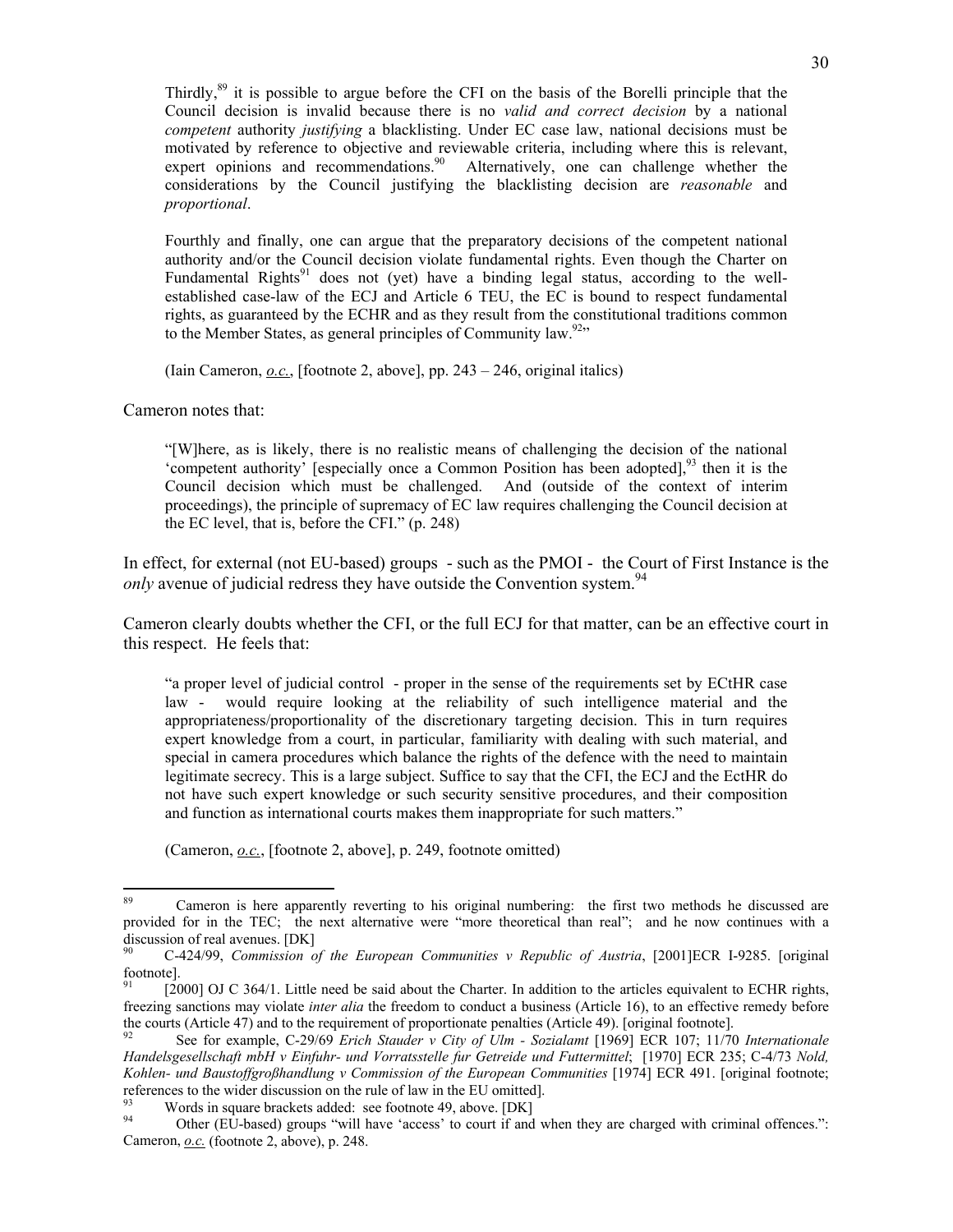Cameron's inclusion of the European Court of Human Rights in the above is, in our view, wrong, for reasons we will discuss in the next (and last) sub-section in this section. Here, it may suffice to say that we agree with Cameron that the EC/EU legal system does not provide an "effective" remedy to organisations such as the PMOI against their blacklisting or the freezing of their assets.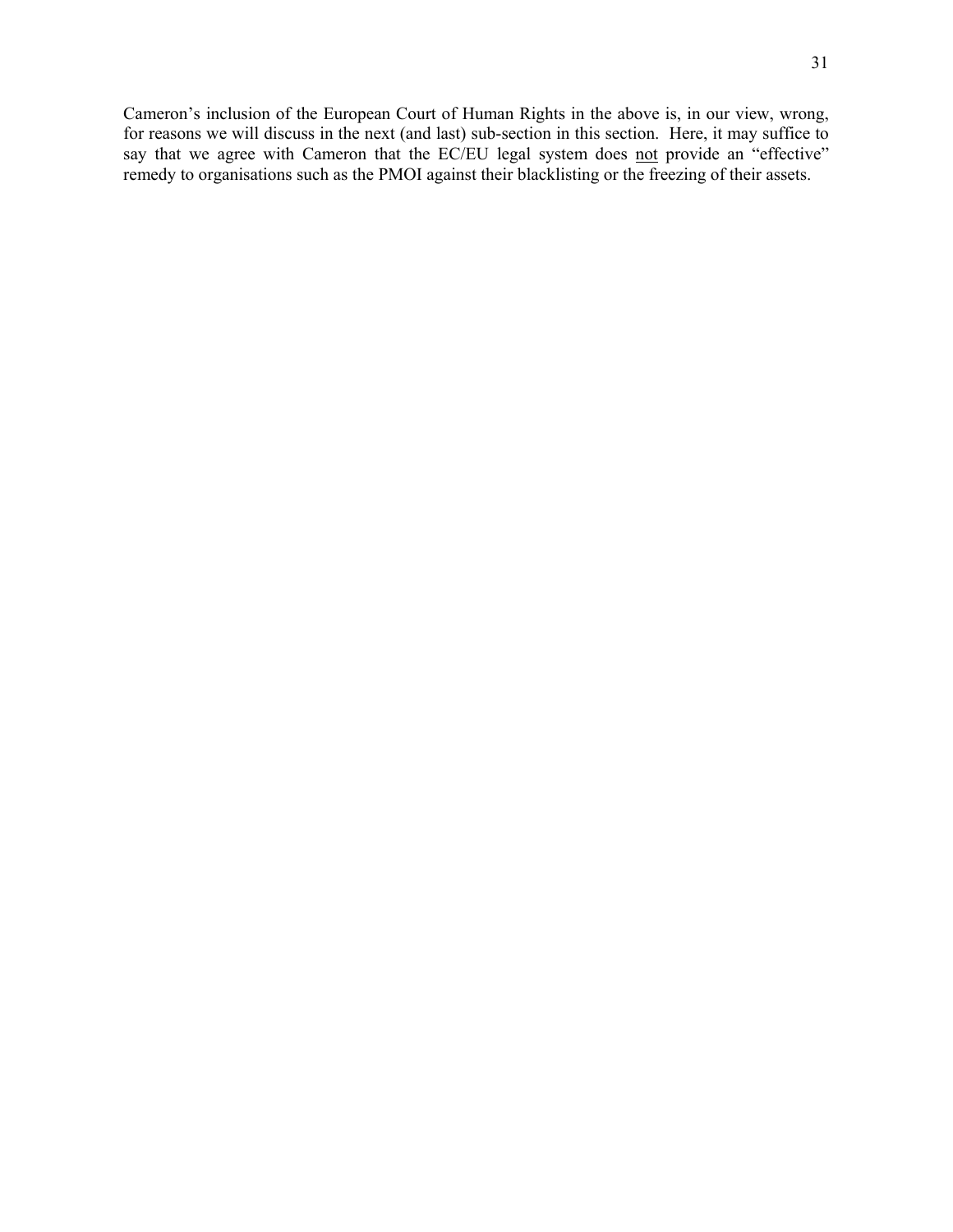#### **Exhaustion of remedies**

In our opinion, PMOI and organisations in a similar position are not required to exhaust the EC/EU remedies, noted in the previous sub-section, before being able to submit an application to the European Court of Human Rights under Art. 34 of the European Convention on Human Rights.

First of all, this is because (as Cameron points out) the CFI and the ECJ are not equipped to deal with the underlying matters relating to blacklisting and the freezing of assets: they lack the expertise and special procedures that are required to adequately deal with such intelligence-related issues, and would thus be likely to adopt an unduly minimalist approach to any review they carried out, on the US Court of Appeals lines. Contrary to Cameron's claim, we feel this cannot be said of the European Court of Human Rights itself. This is because the Strasbourg Court would not necessarily be called upon to assess these underlying matters. Rather, as discussed earlier, the Court would have to decide whether the *States* have made available avenues of redress which can effectively deal with such matters. We feel that that matter is manifest if (as Cameron suggests) national courts are effectively barred from considering the issues, and only the CFI and the ECJ can be called upon. The Court could, in our view, rule on the question of whether the concept of a "terrorist organisation" is sufficiently defined in the Common Positions and the Regulation to constitute "law" in the Convention sense. It can certainly find - indeed, we submit, cannot but find - that if not the EC and the EU, then certainly the States must make an "effective" remedy available to organisation such as the PMOI through which they can challenge the facts supposedly underpinning their designation as a "terrorist organisation".

We feel that there is a second line of argument against requiring blacklisted organisations to first pursue the matter in proceedings before the CFI and the ECJ. As Cameron notes, the proceedings in these courts would be directed at the EC/EU rules; they would not really concern the national measures implementing them. In such proceedings, the CFI and the ECJ would moreover be asked to rule on the compatability of those rules with the ECHR. In this context, the CFI and the ECJ can therefore not be said to constitute "domestic remedies" in the sense of Art. 35 of the Convention. Rather (as again Cameron also holds), the CFI and the ECJ must be regarded as international courts. This means that the proceedings in those *fora* constitute "another procedure of international investigation or settlement" in the sense of Art. 35. Applications to the European Court of Human Rights by organisations which did first pursue proceedings in the CFI and the ECJ in the present context could therefore be ruled inadmissible on that basis  $(Art. 35(2)(b)$  ECHR). It cannot have been the intention of the authors of the latter Convention that applicants would be *required* to pursue a remedy under Art, 35(1) which would then *ipse facto* rob them of their right to pursue their case before the Strasbourg Court.

Therefore, in our opinion, PMOI should exhaust all domestic remedies against their blacklisting and the freezing of their assets (where these are available in the EU Member States), but it is not required to pursue the issues in the CFI or the ECJ before it can avail itself of the right to submit an application to the European Court of Human Rights. If a domestic court refuses jurisdiction over these issues because it feels that they are determined by EC/EU law without any discretion being left to the Member State in question, PMOI can (we believe) submit an application directly to the European Court of Human Rights, irrespective of whether the matter is, or is not, referred to the CFI or the ECJ. And of course (as already mentioned) if a domestic court *does* feel it has jurisdiction, but subjects the measures to minimal judicial review only, PMOI can also take the case to Strasbourg.

#### **Conclusions, Available Remedies and Tentative Recommendations**

#### *Conclusions*

In this second part of our Opinion, we have reached the following conclusions: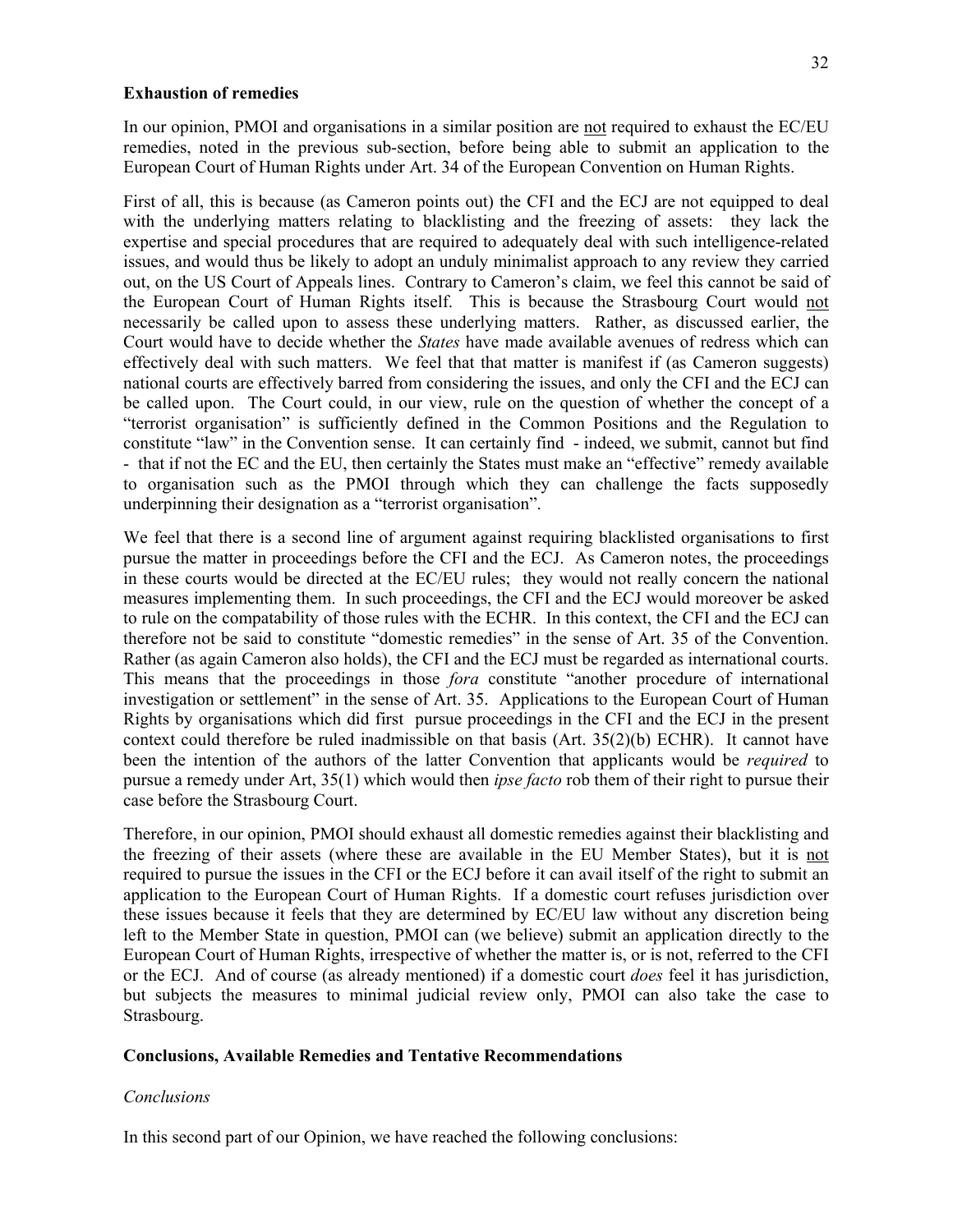- the blacklisting of an organisation and the "devastation" this causes to it, seriously interferes with the organisation's (and its members') right to freedom of association and assembly, and its right to the peaceful enjoyment of its possessions - all of which are protected by the European Convention on Human Rights; in addition, it will make it difficult if not impossible for the organisation to effectively exercise its right to freedom of expression, which is equally protected;
- the absence of a clear or agreed definition of "terrorism", "terrorist", "terrorist act" or "terrorist" group", etc., means that there is uncertainty in the application of any law centering on these terms, and a manifest risk of arbitrary, in particularly politically motivated abuse of such law;
- this makes it essential that there are strong safeguards in place to check, in all senses of the word, the way in which national and international authorities use the power to blacklist organisations and individuals;
- specifically, blacklisting an organisation and freezing its assets, without granting the organisation the right to challenge this blacklisting and freezing, in a court fully satisfying the requirements of Art. 6(1) ECHR, in proceedings in which the factual and legal basis for the blacklisting and freezing is properly, and fully, judicially examined, violates the right of access to court as guaranteed by that provision of the Convention;
- the above principles do not only apply in "ordinary" circumstances, to "ordinary" organisations: they are expressly affirmed in the Council of Europe *Guidelines on Human Rights and the Fight Against Terrorism*;
- the EU Member States must implement the requirements of the Security Council Resolutions and of the EU Common Positions on terrorism in such a way as to conform to the Convention requirements noted above; they should, in particular, provide blacklisted organisations that have their assets frozen with a full judicial remedy, as discussed in the previous section - and if a court were to rule that the blacklisting of a particular organisation is not warranted, they should remove that organisation from the list, whatever the Security Council or the EU Council has decreed.

# *Available Remedies*

• PMOI is required under the ECHR to exhaust all domestic remedies against their blacklisting and the freezing of their assets, in all EU Member States in which such remedies are available; this includes both special proceedings (such as those in POAC in the UK) and ordinary (administrative or other) court proceedings, as well as (where available and effective) proceedings in constitutional courts;

however, in our opinion:

• PMOI is not required to pursue the issues in the CFI or the ECJ before it can avail itself of the right to submit an application to the European Court of Human Rights: if a domestic court refuses jurisdiction over these issues because it feels that they are determined by EC/EU law without any discretion being left to the Member State in question, PMOI can (we believe) submit an application directly to the European Court of Human Rights, irrespective of whether the matter is, or is not, referred to the CFI or the ECJ; and